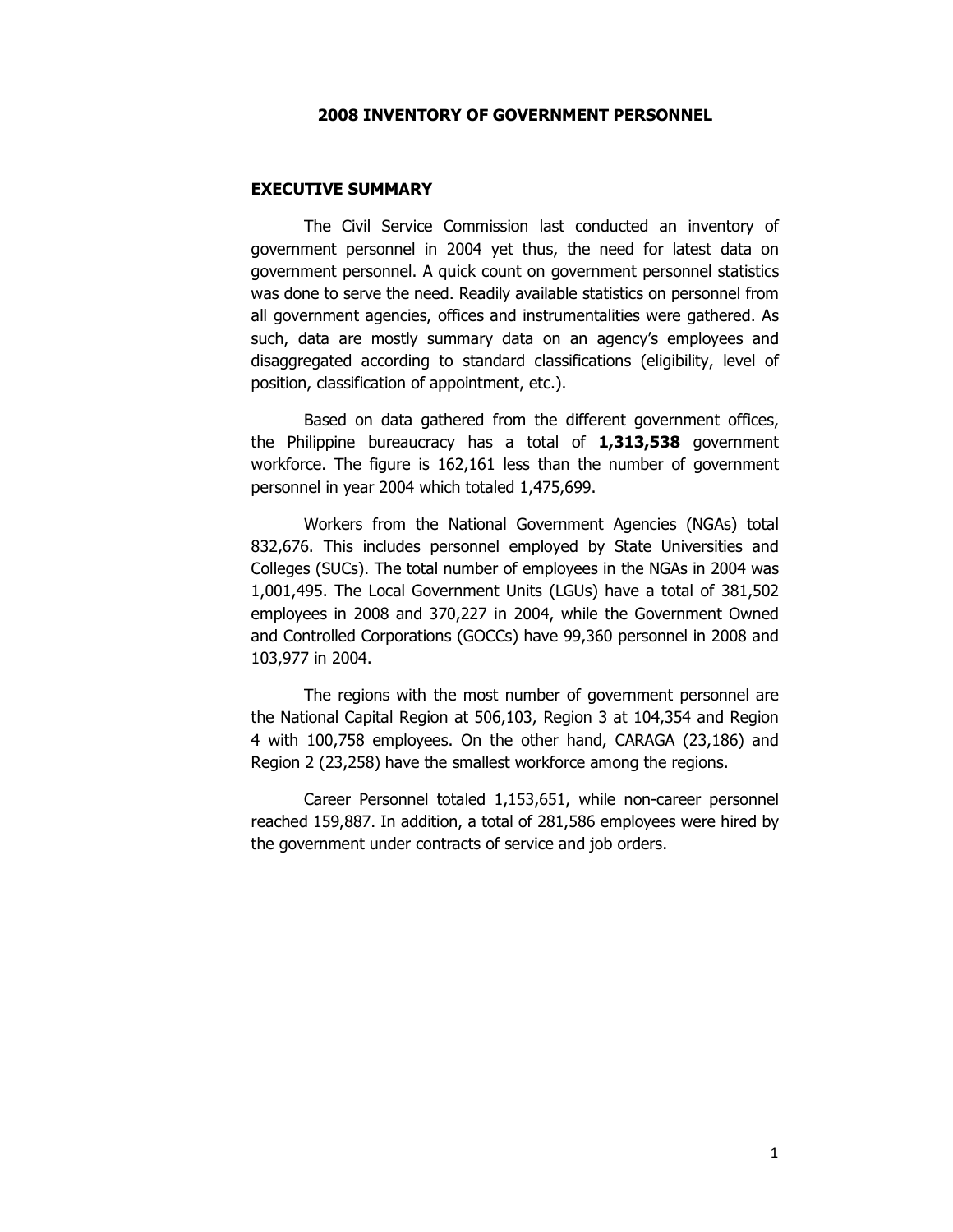### 2008 Inventory of Government Personnel

The following is a summary of the highlights of the 2008 inventory of government personnel. It covers career and non-career government employees. The report also accounts for the personnel hired by the government through job orders and contracts of service.

## I. GEOGRAPHICAL DISTRIBUTION

The Philippine bureaucracy has a total of 1,313,538 government personnel for 2008. This number includes workers from the National Government Agencies (NGA) with 832,676, Government Owned and Controlled Corporations (GOCC) with 99,360 and Local Government Units (LGU) with 381,502. The National Capital Region (NCR) comprises the biggest number at 506,103 or 38.5% of the total workforce followed by Regions 3 and 4 with 104,354 (7.9%) and 100,758 (7.7%) employees, respectively.

On the other hand, the smallest government workforce were recorded in CARAGA (23,186) and Region 2 (23,258). (Refer to Table 1)

| <b>Region</b>      | <b>Government Personnel</b> |
|--------------------|-----------------------------|
| <b>Philippines</b> | 1,313,538                   |
|                    | 66,122                      |
| 2                  | 23,258                      |
| 3                  | 104,354                     |
| 4                  | 100,758                     |
| 5                  | 66,497                      |
| 6                  | 60,589                      |
| 7                  | 59,902                      |
| 8                  | 66,455                      |
| 9                  | 52,131                      |
| 10                 | 27,405                      |
| 11                 | 26,599                      |
| 12                 | 41,684                      |
| <b>NCR</b>         | 506,103                     |
| <b>CAR</b>         | 37,819                      |
| <b>CARAGA</b>      | 23,186                      |
| <b>ARMM</b>        | 50,676                      |
|                    |                             |

#### Table 1. Number of Government Personnel by Region: 2008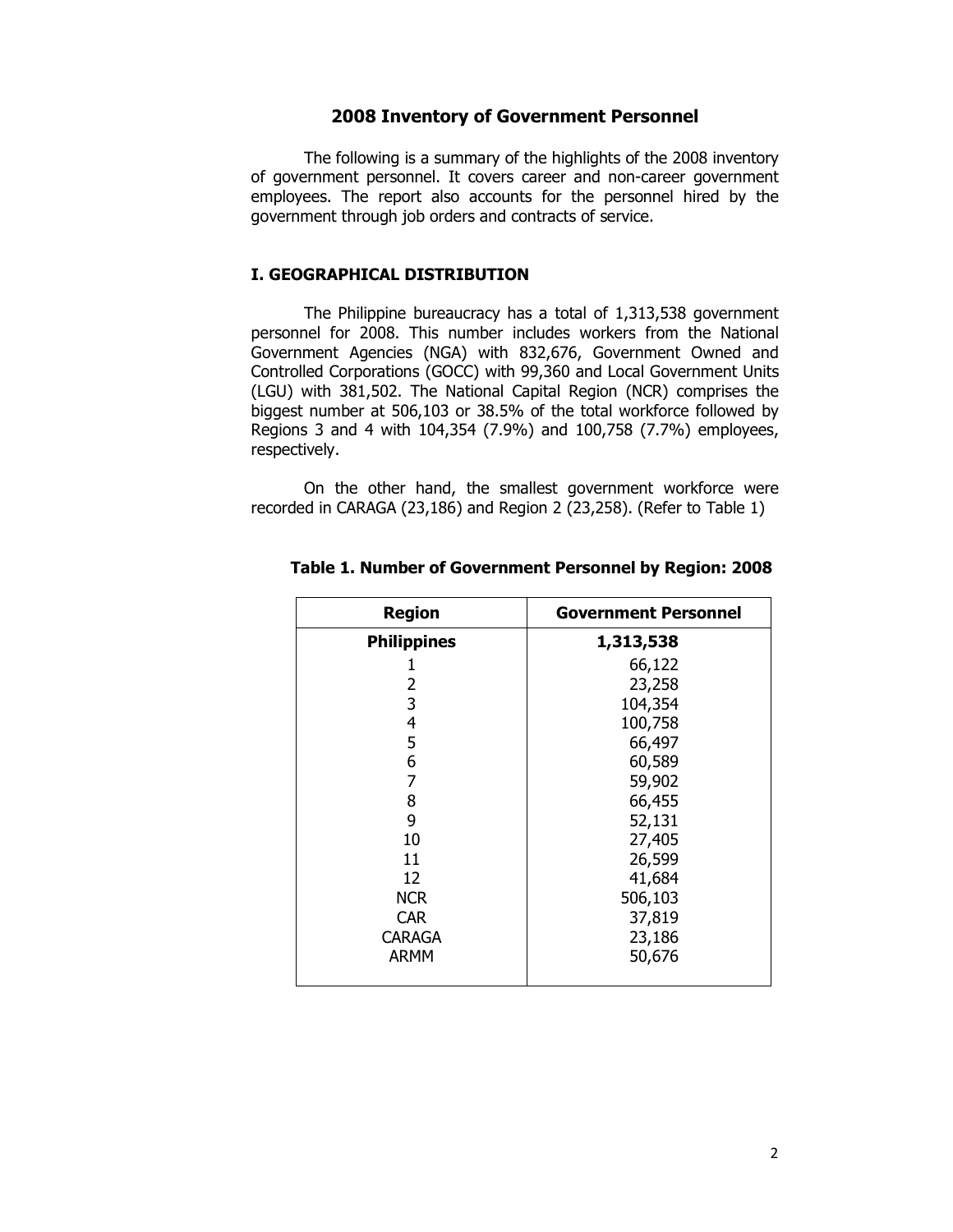

Compared to the last inventory conducted by the Civil Service in 2004, the number of government personnel decreased by 11%, from 1,475,699 in 2004 to 1,313,538 in 2008.

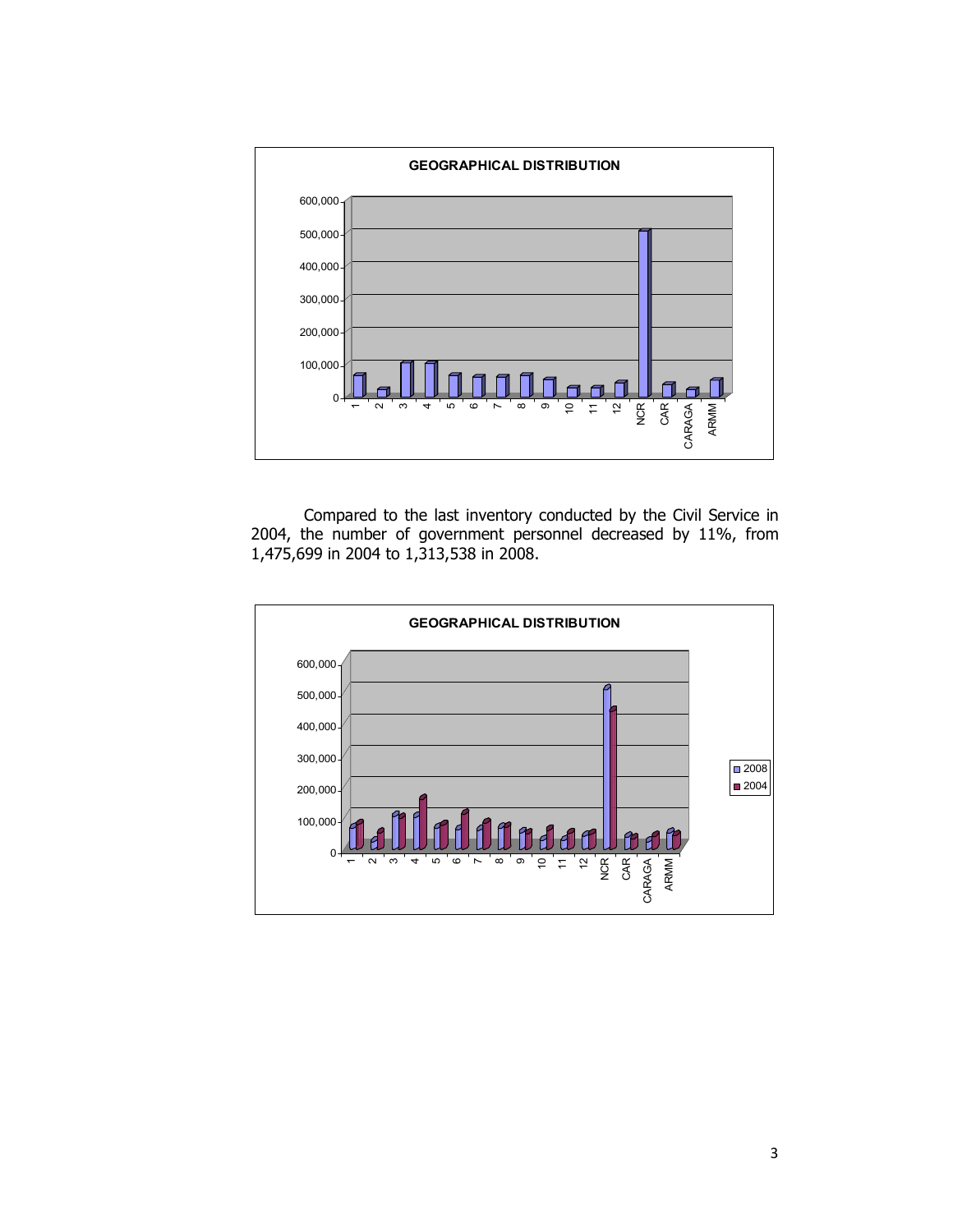### II. MAJOR SUBDIVISIONS

Among the major subdivisions, the National Government Agencies (NGA) have the largest workforce with 832,676 or 63.4%. The Local Government Units follow with 381,502 or 29%. The Government Owned and/or Controlled Corporations (GOCC) register the lowest personnel complement at 99,360 or 7.6 % of the total. (Refer to Table 2)

| <b>REGION</b>      | Total     | <b>NGA</b> | <b>GOCC</b> | <b>LGU</b> |
|--------------------|-----------|------------|-------------|------------|
| <b>Philippines</b> | 1,313,538 | 832,676    | 99,360      | 381,502    |
| 1                  | 66,122    | 40,661     | 2,546       | 22,915     |
| $\overline{2}$     | 23,258    | 5,590      | 1,403       | 16,265     |
| 3                  | 104,354   | 65,721     | 6,619       | 32,014     |
| 4                  | 100,758   | 40,609     | 3,370       | 56,779     |
| 5                  | 66,497    | 44,591     | 1,946       | 19,960     |
| 6                  | 60,589    | 25,144     | 1,198       | 34,247     |
| 7                  | 59,902    | 31,296     | 2,294       | 26,312     |
| 8                  | 66,455    | 42,816     | 1,119       | 22,520     |
| 9                  | 52,131    | 35,247     | 1,938       | 14,946     |
| 10                 | 27,405    | 4,595      | 1,107       | 21,703     |
| 11                 | 26,599    | 13,526     | 592         | 12,481     |
| 12                 | 41,684    | 24,721     | 1,980       | 14,983     |
| <b>NCR</b>         | 506,103   | 385,586    | 71,639      | 48,878     |
| <b>CAR</b>         | 37,819    | 25,397     | 896         | 11,526     |
| <b>CARAGA</b>      | 23,186    | 7,567      | 548         | 15,071     |
| <b>ARMM</b>        | 50,676    | 39,609     | 165         | 10,902     |

Table 2: Number of Government Personnel by Major Subdivision and Region: 2008

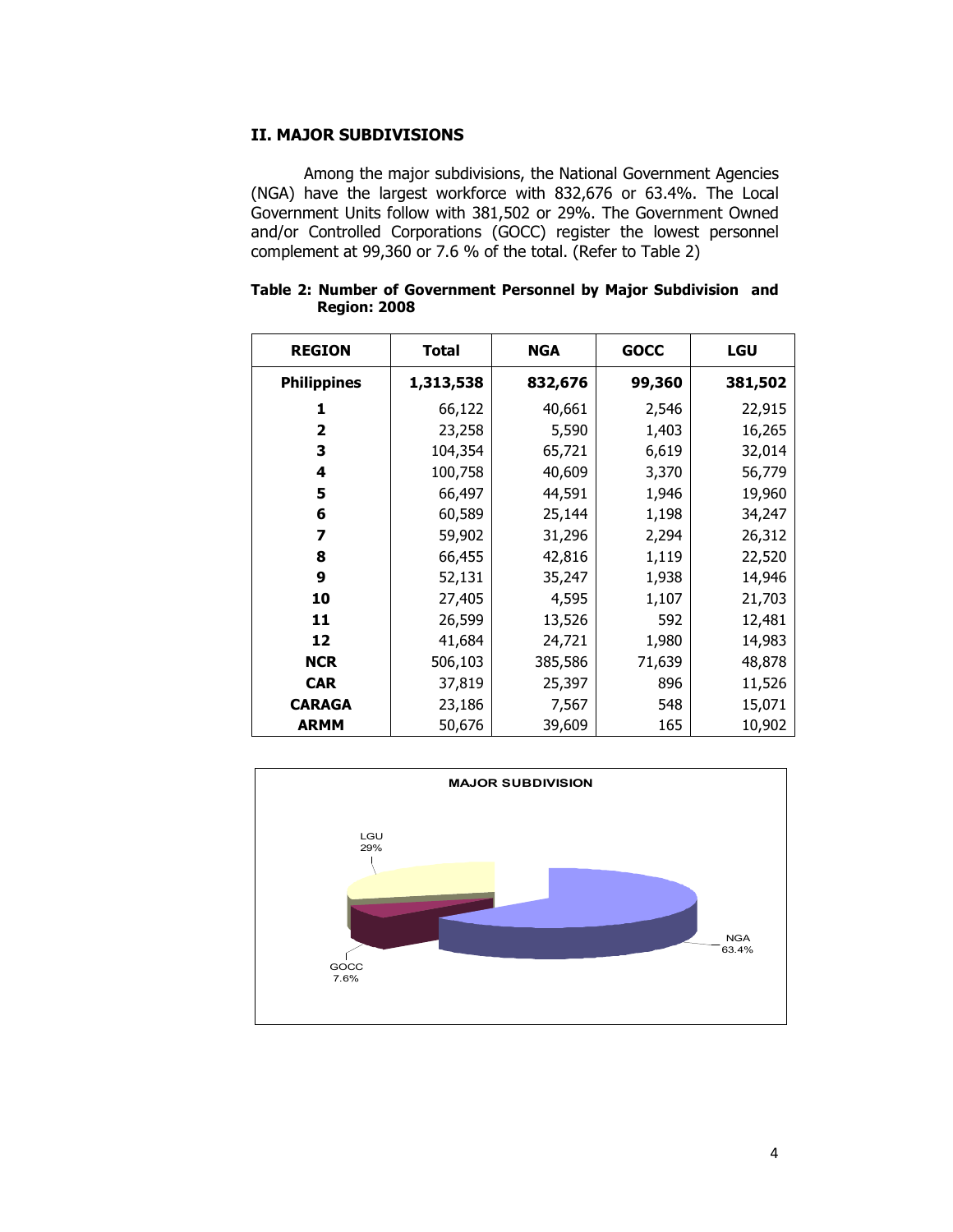## III. CATEGORIES OF SERVICE

## A. CAREER

Career personnel constitute 1,153,651 or 87.8% of the total government personnel complement. The different National Government Agencies (NGAs) account for 798,584 or 69.2% of the total, followed by the Local Government Units with 272,610 (23.6%) employees. The Government Owned and Controlled Corporations have the least number of career personnel with a total of 82,457 or 7.1%. (Refer to Table 3)

| <b>REGION</b>           | <b>Career Personnel</b> |            |             |            |  |  |  |  |
|-------------------------|-------------------------|------------|-------------|------------|--|--|--|--|
|                         | Total                   | <b>NGA</b> | <b>GOCC</b> | <b>LGU</b> |  |  |  |  |
| <b>Philippines</b>      | 1,153,651               | 798,584    | 82,457      | 272,610    |  |  |  |  |
| 1                       | 56,911                  | 39,050     | 2,307       | 15,554     |  |  |  |  |
| $\overline{\mathbf{2}}$ | 18,948                  | 5,362      | 1,263       | 12,323     |  |  |  |  |
| 3                       | 92,408                  | 64,478     | 5,521       | 22,409     |  |  |  |  |
| 4                       | 84,246                  | 39,593     | 2,960       | 41,693     |  |  |  |  |
| 5                       | 60,940                  | 43,440     | 1,748       | 15,752     |  |  |  |  |
| 6                       | 52,966                  | 24,629     | 973         | 27,364     |  |  |  |  |
| 7                       | 49,307                  | 30,331     | 1,676       | 17,300     |  |  |  |  |
| 8                       | 59,741                  | 42,024     | 673         | 17,044     |  |  |  |  |
| 9                       | 47,454                  | 34,664     | 1,812       | 10,978     |  |  |  |  |
| 10                      | 22,198                  | 4,154      | 881         | 17,163     |  |  |  |  |
| 11                      | 22,201                  | 13,146     | 325         | 8,730      |  |  |  |  |
| 12                      | 37,447                  | 24,415     | 1,846       | 11,186     |  |  |  |  |
| <b>NCR</b>              | 450,080                 | 363,373    | 59,056      | 27,651     |  |  |  |  |
| <b>CAR</b>              | 35,111                  | 24,877     | 755         | 9,479      |  |  |  |  |
| <b>CARAGA</b>           | 18,548                  | 7,368      | 502         | 10,678     |  |  |  |  |
| <b>ARMM</b>             | 45,145                  | 37,680     | 159         | 7,306      |  |  |  |  |

|  |  | Table 3: Number of Government Personnel in the Career Service by |  |  |  |
|--|--|------------------------------------------------------------------|--|--|--|
|  |  | <b>Major Subdivision and Region: 2008</b>                        |  |  |  |

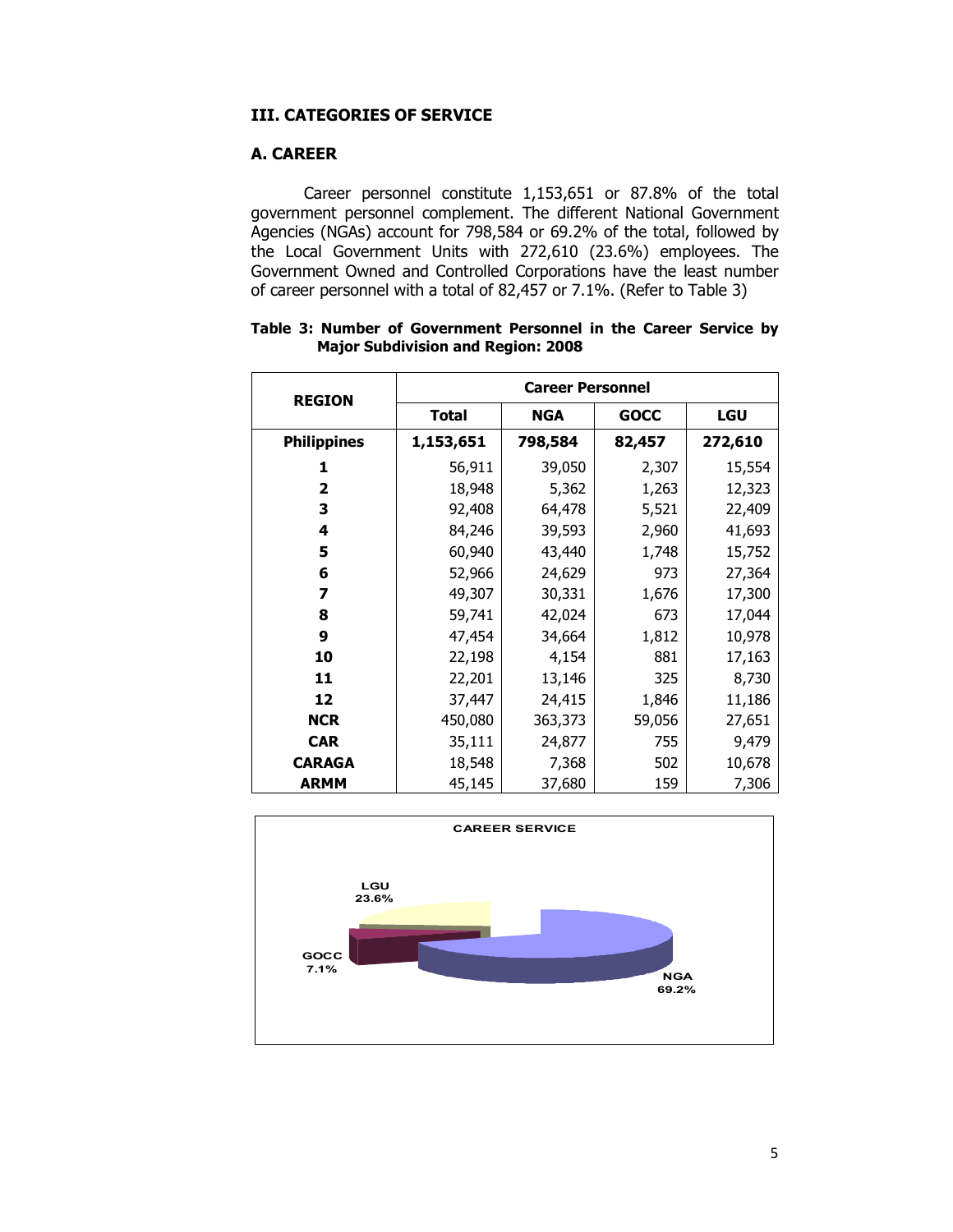## A.1 LEVEL OF POSITION

The bulk of career personnel belongs to the professional and technical group (second level) constituting 67.3% (776,182), while the clerical, trades and crafts group (first level) follows at 30.4% (350,824). The executive group (third level) has 13,316 or 1.1% of the total, while the non-executive career personnel has 13,329 or 1.2% of the total. (Refer to Table 4)

| <b>Level of Position</b> | <b>Total</b> | <b>NGA</b> | <b>GOCC</b> | LGU     |
|--------------------------|--------------|------------|-------------|---------|
| Total                    | 1,153,651    | 798,584    | 82,457      | 272,610 |
| First Level              | 350,824      | 148,528    | 33,275      | 169021  |
| Second Level             | 776,182      | 628,146    | 46,173      | 101863  |
| <b>Third Level</b>       | 13,316       | 10,305     | 2,080       | 931     |
| Non-Executive Career     | 13,329       | 11605      | 929         | 795     |

Table 4: Number of Government Personnel in the Career Service by Major Subdivision and Level of Position: 2008

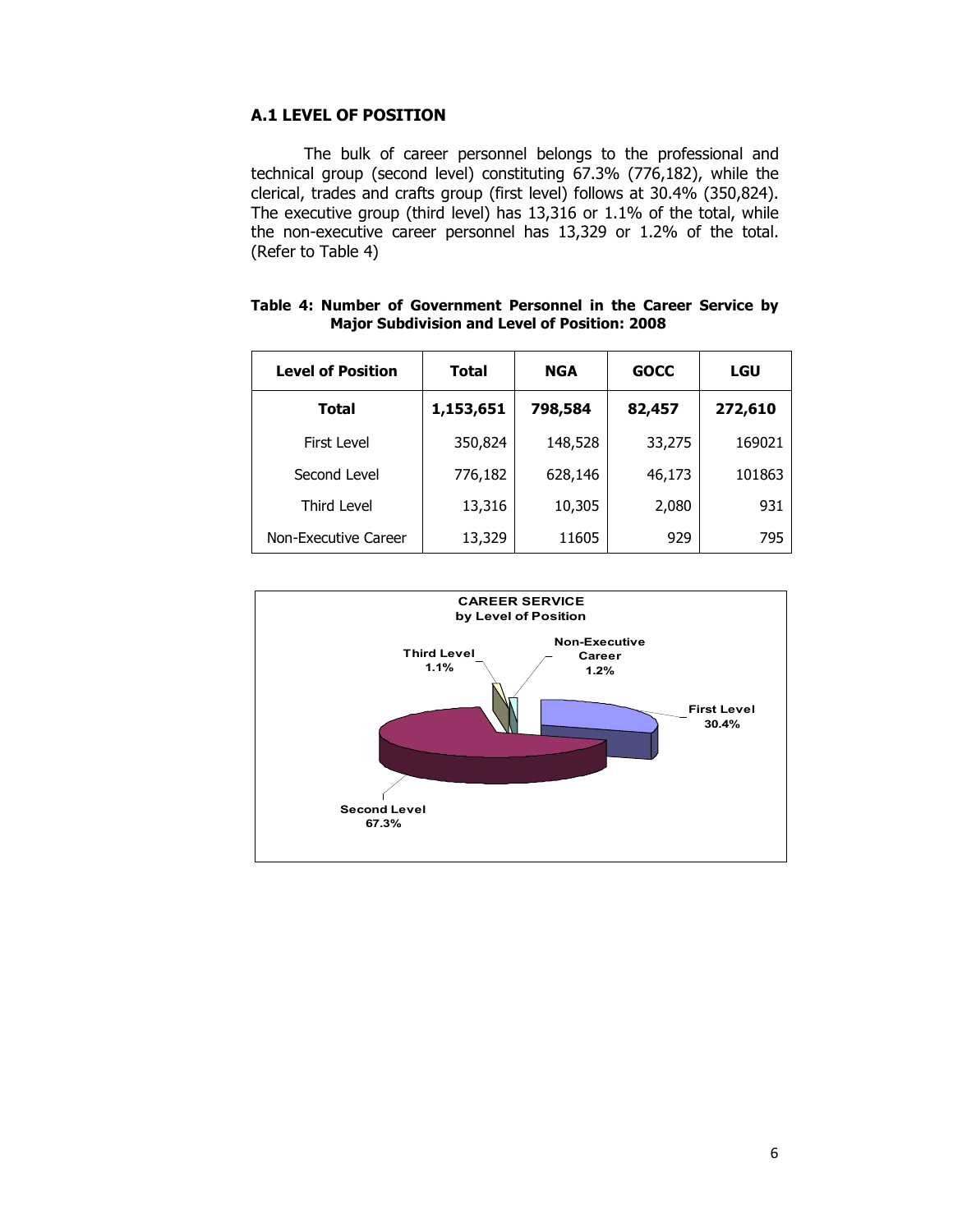Compared to the number of personnel in 2004, the first level personnel has decreased from 373,625 in 2004 to 350,824 in 2008. The second level personnel has also decreased in number from 926,183 in 2004 to 776,182 in 2008. The number of third level personnel, however, increased from 9,381 in 2004 to 13,316 in 2008. Non-executive career personnel likewise increased, from 6,977 in 2004 to 13,329 in 2008.



### A.1.1 First Level

A total of 350,824 employees or 30.4% of career personnel occupy first level positions. Of this figure, 169,021 or 48.2% are local government employees, while 148,528 or 42.3% are employees of National Government Agencies (NGAs). The remaining 33,275 or 9.5% are employed by the different Government Owned and Controlled Corporations (GOCCs).

The National Capital Region (NCR) has the most number of first level employees totaling 128,322 or 36.6% of first level employees nationwide. Region 4 follows with 31,919 employees or 9.1%, while Region 3 has 22,674 personnel or 6.5%. (Refer to Table 4.1 on p. 8)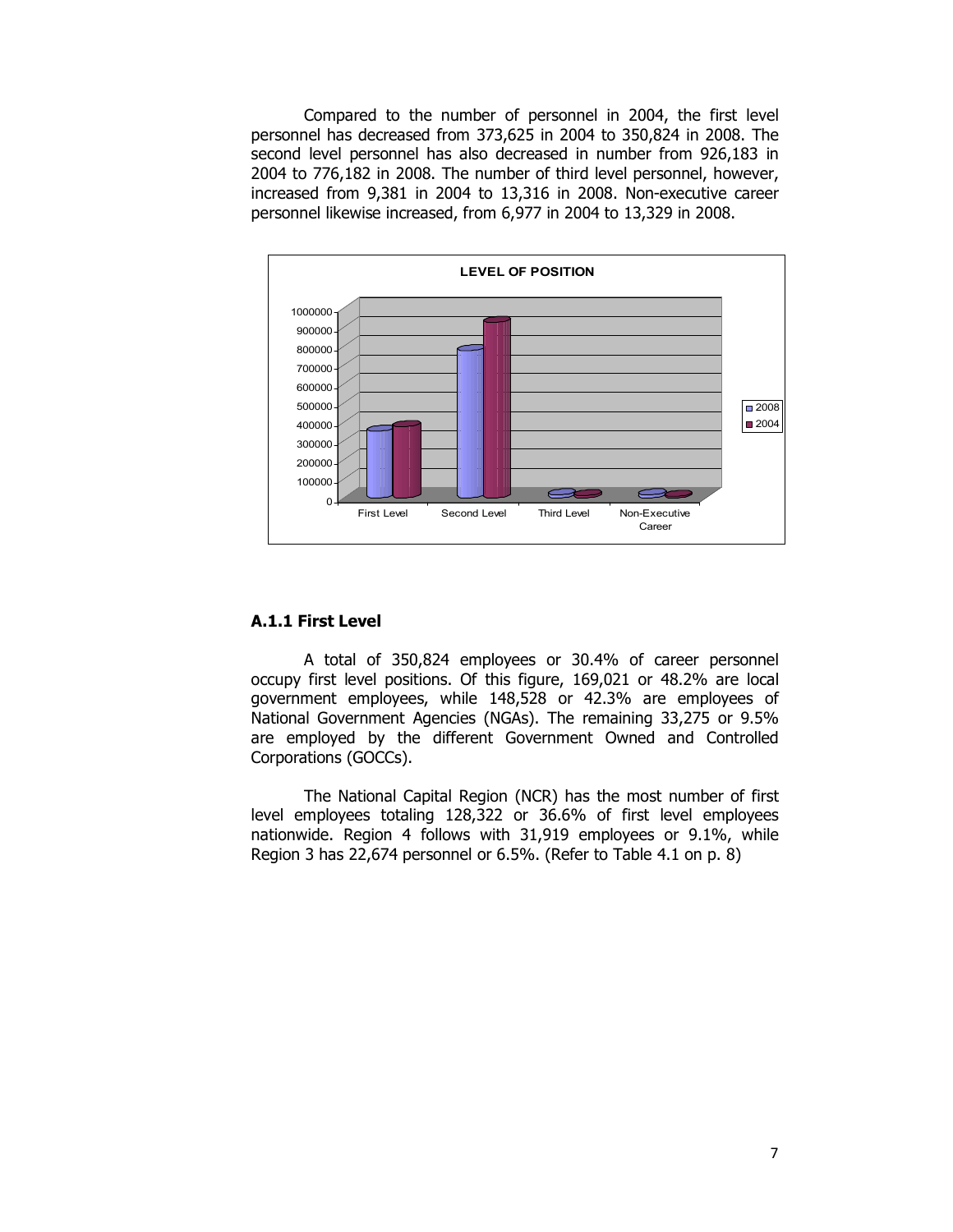| ncyiviii zvvo      |              |            |             |         |
|--------------------|--------------|------------|-------------|---------|
| <b>REGION</b>      | <b>TOTAL</b> | <b>NGA</b> | <b>GOCC</b> | LGU     |
| <b>Philippines</b> | 350,824      | 148,528    | 33,275      | 169,021 |
| 1                  | 20,076       | 8,800      | 1,466       | 9,810   |
| $\overline{2}$     | 10,142       | 1,542      | 739         | 7,861   |
| 3                  | 22,674       | 5,767      | 3,605       | 13,302  |
| 4                  | 31,919       | 2,923      | 2,046       | 26,950  |
| 5                  | 14,471       | 4,173      | 1,217       | 9,081   |
| 6                  | 21,107       | 2,832      | 637         | 17,638  |
| 7                  | 15,579       | 3,170      | 1,051       | 11,358  |
| 8                  | 15,654       | 4,638      | 382         | 10,634  |
| 9                  | 10,027       | 2,203      | 991         | 6,833   |
| 10                 | 11,632       | 657        | 585         | 10,390  |
| 11                 | 5,976        | 769        | 207         | 5,000   |
| 12                 | 11,719       | 3,975      | 953         | 6,791   |
| <b>NCR</b>         | 128,322      | 93,409     | 18,592      | 16,321  |
| <b>CAR</b>         | 9,985        | 3,806      | 376         | 5,803   |
| <b>CARAGA</b>      | 7,876        | 971        | 300         | 6,605   |
| <b>ARMM</b>        | 13,665       | 8,893      | 128         | 4,644   |

Table 4.1: Number of First Level Personnel by Major Subdivision and Region: 2008



## A.1.2 Second Level

Majority of the 776,182 second level employees are employed by the NGA sector with a total of 628,146 personnel or 80.9% of the total second level government personnel. The LGUs follows with 101,863 employees or 13.1%, while GOCCs have 46,173 second level personnel or 6% of the total.

Agencies in the National Capital Region have the most number of second level personnel with 308,142 or 39.7% of the total. Regions 3 and 4 follow with 68,870 (8.9%) and 51,782 (6.7%) employees, respectively. (Refer to Table 4.2 on p. 9)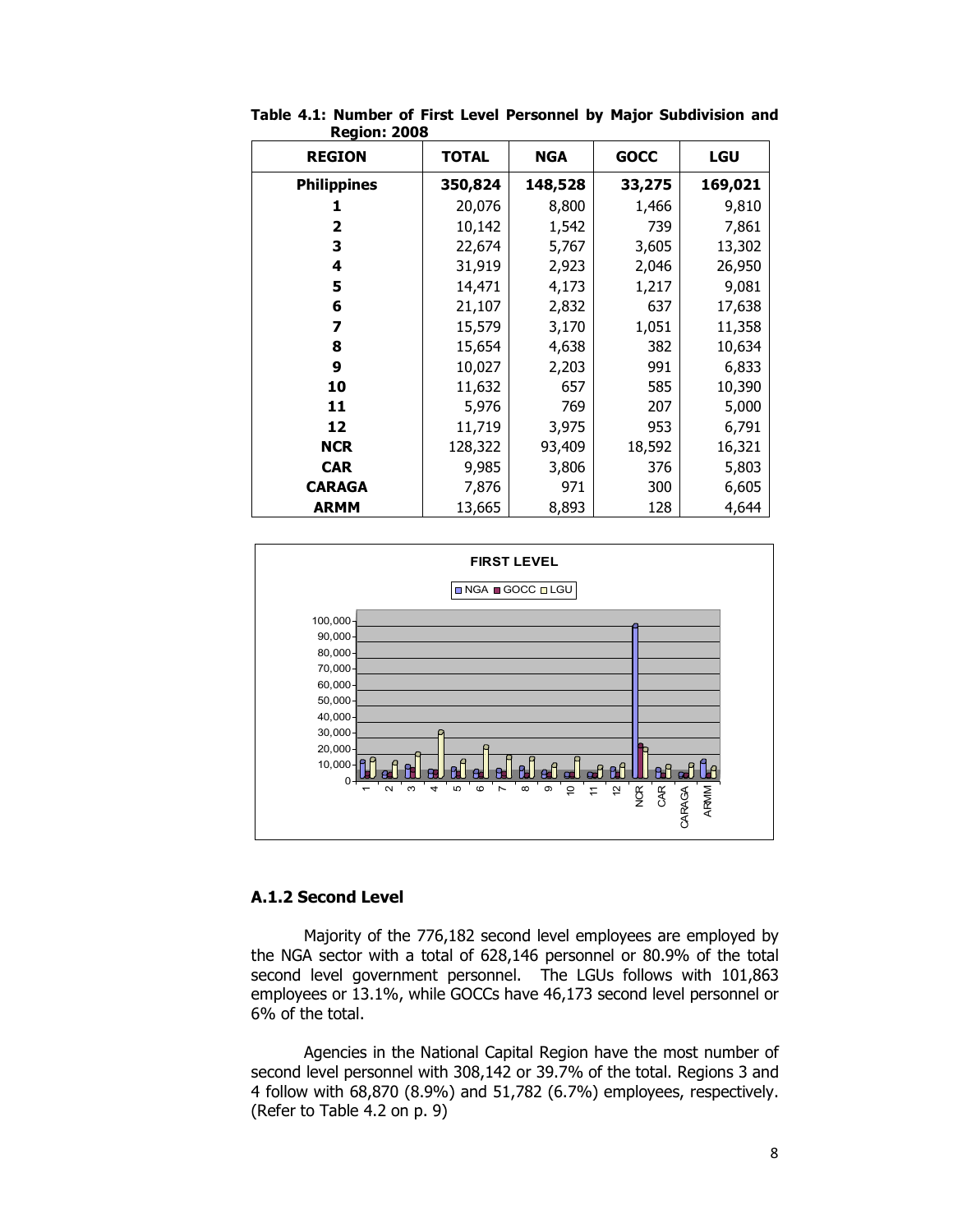| <b>REGION</b>      | <b>TOTAL</b> | <b>NGA</b> | <b>GOCC</b> | <b>LGU</b> |
|--------------------|--------------|------------|-------------|------------|
| <b>Philippines</b> | 776,182      | 628,146    | 46,173      | 101,863    |
|                    | 35,935       | 29,486     | 730         | 5,719      |
| 2                  | 8,730        | 3,769      | 514         | 4,447      |
| 3                  | 68,870       | 58,408     | 1,429       | 9,033      |
| 4                  | 51,782       | 36,544     | 870         | 14,368     |
| 5                  | 46,204       | 39,096     | 526         | 6,582      |
| 6                  | 31,418       | 21,675     | 295         | 9,448      |
| 7                  | 33,461       | 27,046     | 611         | 5,804      |
| 8                  | 39,067       | 32,505     | 275         | 6,287      |
| 9                  | 37,287       | 32,367     | 775         | 4,145      |
| 10                 | 10,464       | 3,465      | 283         | 6,716      |
| 11                 | 15,975       | 12,267     | 114         | 3,594      |
| 12                 | 24,838       | 19,948     | 578         | 4,312      |
| <b>NCR</b>         | 308,142      | 258,482    | 38,610      | 11,050     |
| <b>CAR</b>         | 23,534       | 19,536     | 344         | 3,654      |
| <b>CARAGA</b>      | 10,606       | 6,358      | 190         | 4,058      |
| <b>ARMM</b>        | 29,869       | 27,194     | 29          | 2,646      |

Table 4.2: Number of Second Level Personnel by Major Subdivision and Region: 2008



# A.1.3 Third Level

Of the 13,316 third level personnel, 77.4% or 10,305 are employees of NGAs, 15.6% or 2,080 are with GOCCs, while 7% or 931 are executives in LGUS.

As in the other position levels, NCR has the biggest number of third level personnel at 8,886 or 66.7%. ARMM follows with 1,533 (11.5%), while Region 1 has 803 (6%) personnel. (Refer to Table 4.3 on pg. 10)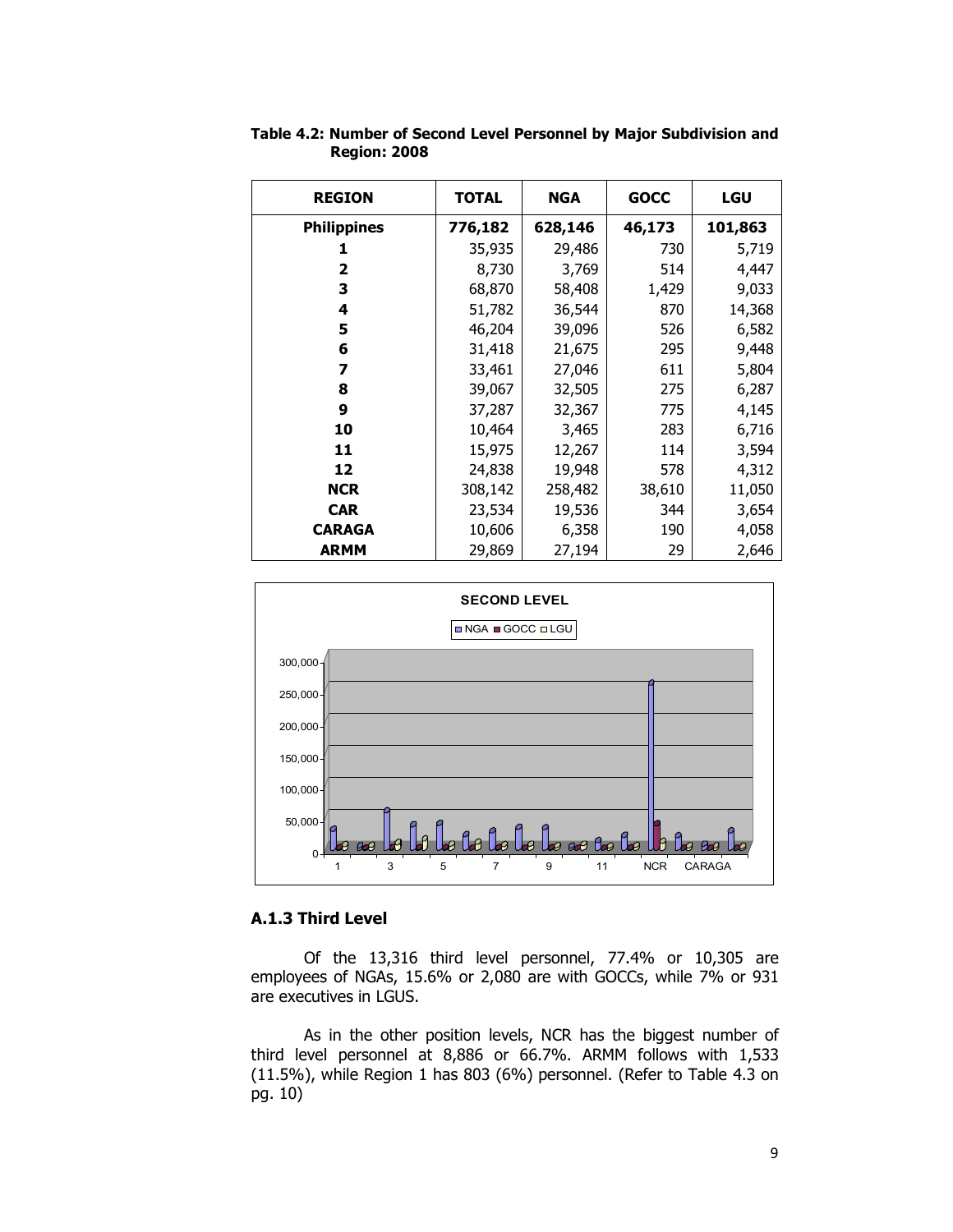| <b>REGION</b>      | <b>TOTAL</b> | <b>NGA</b> | <b>GOCC</b>    | <b>LGU</b> |
|--------------------|--------------|------------|----------------|------------|
| <b>Philippines</b> | 13,316       | 10,305     | 2,080          | 931        |
| 1                  | 803          | 731        | 59             | 13         |
| 2                  | 74           | 49         | 10             | 15         |
| 3                  | 258          | 192        | 56             | 10         |
| 4                  | 277          | 118        | 33             | 126        |
| 5                  | 111          | 79         | 5              | 27         |
| 6                  | 312          | 122        | 11             | 179        |
| 7                  | 130          | 93         | 12             | 25         |
| 8                  | 151          | 78         | $\mathbf{1}$   | 72         |
| 9                  | 117          | 90         | 27             | 0          |
| 10                 | 66           | 15         | 6              | 45         |
| 11                 | 228          | 105        | 4              | 119        |
| 12                 | 143          | 128        | 14             |            |
| <b>NCR</b>         | 8,886        | 6,826      | 1,796          | 264        |
| <b>CAR</b>         | 161          | 113        | 32             | 16         |
| <b>CARAGA</b>      | 66           | 39         | 12             | 15         |
| <b>ARMM</b>        | 1,533        | 1,527      | $\overline{2}$ | 4          |





#### A.1.4 Non-Executive Career

The National Government Agencies (NGAs) has the biggest share in the number of non-executive career personnel in 2008 with a total figure of 11,605 or 87% of the total. GOCCs follow with 929 or 7%, while LGUs have a total of 795 non-executive career personnel or 6% of the total.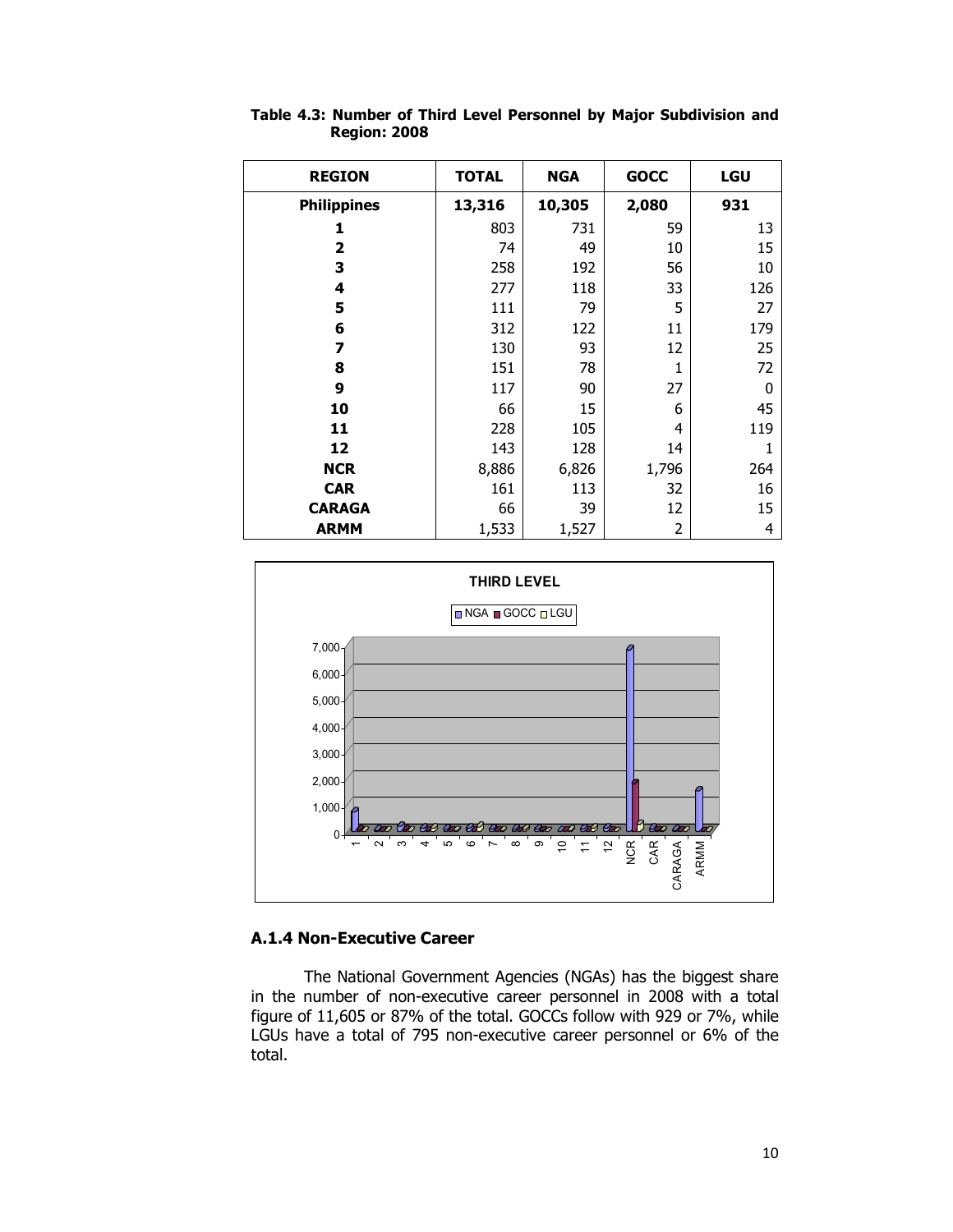Region 8 reported the most number of non-executive career personnel totaling 4,869 or 36.5% of overall total. NCR follows closely with 4,730 (35.5%) employees, while CAR has 1,431 (11%) nonexecutive personnel. (Refer to Table 4.4)

| <b>REGION</b>      | <b>TOTAL</b> | <b>NGA</b> | <b>GOCC</b>    | LGU |
|--------------------|--------------|------------|----------------|-----|
| <b>Philippines</b> | 13,329       | 11,605     | 929            | 795 |
| 1                  | 97           | 33         | 52             | 12  |
| $\overline{2}$     | 2            | 2          | 0              | 0   |
| 3                  | 606          | 111        | 431            | 64  |
| 4                  | 268          | 8          | 11             | 249 |
| 5                  | 154          | 92         | 0              | 62  |
| 6                  | 129          | 0          | 30             | 99  |
| 7                  | 137          | 22         | $\overline{2}$ | 113 |
| 8                  | 4,869        | 4,803      | 15             | 51  |
| 9                  | 23           | 4          | 19             | 0   |
| 10                 | 36           | 17         | 7              | 12  |
| 11                 | 22           | 5          | 0              | 17  |
| 12                 | 747          | 364        | 301            | 82  |
| <b>NCR</b>         | 4,730        | 4,656      | 58             | 16  |
| <b>CAR</b>         | 1,431        | 1,422      | 3              | 6   |
| <b>CARAGA</b>      | 0            | 0          | 0              | 0   |
| <b>ARMM</b>        | 78           | 66         | 0              | 12  |

#### Table 4.4: Number of Non-Executive Career Personnel by Major Subdivision and Region: 2008

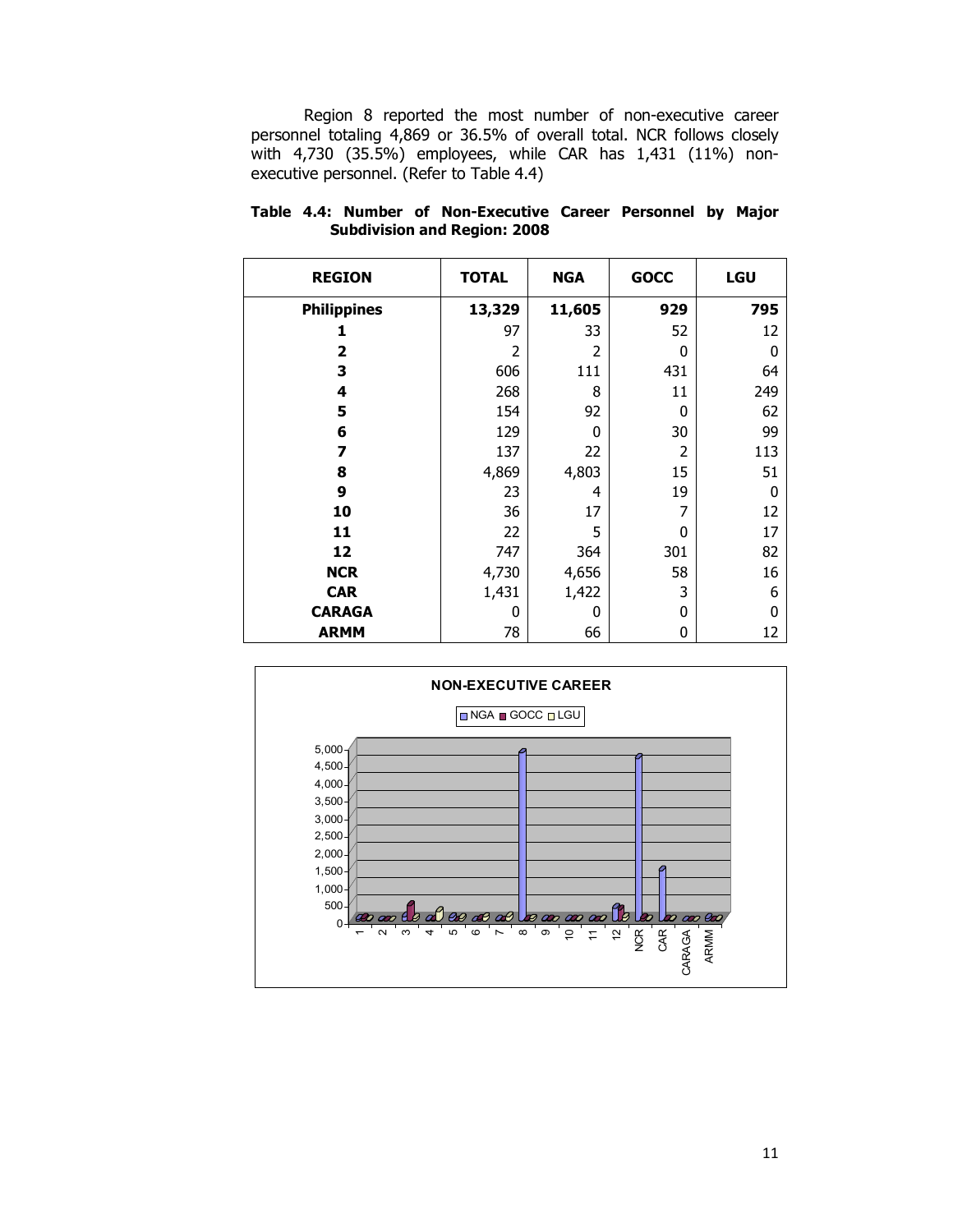## B. NON-CAREER

Non-career personnel total 159,887 or 12.2% of the total number of government personnel in 2008. The Local Government Units (LGUs) continue to employ the biggest non-career personnel at 108,892 employees or 68% of all non-career personnel. The National Government Agencies (NGAs) follow with 34,092 (21.3%) employees, while Government Owned and Controlled Corporations (GOCCs) have 16,903 (10.7%) non-career personnel. (Refer to Table 5)

| <b>REGION</b>      |              | <b>Non-Career</b> |             |         |
|--------------------|--------------|-------------------|-------------|---------|
|                    | <b>Total</b> | <b>NGA</b>        | <b>GOCC</b> | LGU     |
| <b>Philippines</b> | 159,887      | 34,092            | 16,903      | 108,892 |
| 1                  | 9,211        | 1,611             | 239         | 7,361   |
| 2                  | 4,310        | 228               | 140         | 3,942   |
| 3                  | 11,946       | 1,243             | 1,098       | 9,605   |
| 4                  | 16,512       | 1,016             | 410         | 15,086  |
| 5                  | 5,557        | 1,151             | 198         | 4,208   |
| 6                  | 7,623        | 515               | 225         | 6,883   |
| 7                  | 10,595       | 965               | 618         | 9,012   |
| 8                  | 6,714        | 792               | 446         | 5,476   |
| 9                  | 4,677        | 583               | 126         | 3,968   |
| 10                 | 5,207        | 441               | 226         | 4,540   |
| 11                 | 4,398        | 380               | 267         | 3,751   |
| 12                 | 4,237        | 306               | 134         | 3,797   |
| <b>NCR</b>         | 56,023       | 22,213            | 12,583      | 21,227  |
| <b>CAR</b>         | 2,708        | 520               | 141         | 2,047   |
| <b>CARAGA</b>      | 4,638        | 199               | 46          | 4,393   |
| <b>ARMM</b>        | 5,531        | 1,929             | 6           | 3,596   |

|  |  |                                       |  |  | Table 5: Number of Government Personnel in the Non-Career Service |  |
|--|--|---------------------------------------|--|--|-------------------------------------------------------------------|--|
|  |  | by Major Subdivision and Region: 2008 |  |  |                                                                   |  |

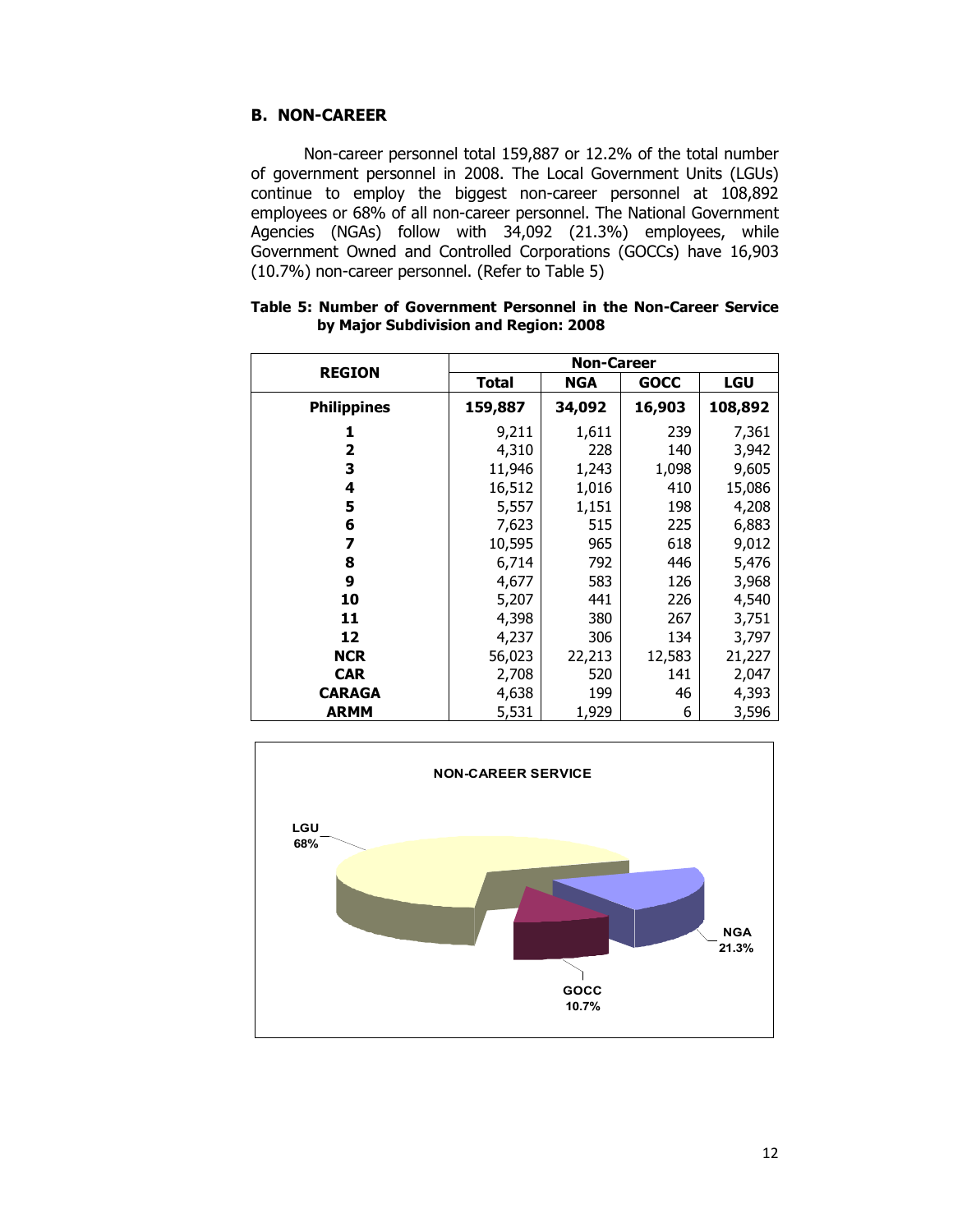## B.1 CLASSIFICATION OF POSITION

The large contingents of non-career personnel are casual employees with a total figure of 97,324 representing 61% of all noncareer personnel. Contractual, elective and coterminous employees follow with 20,882 (13%), 20,747 (13%) and 19,340 (12%), respectively. Noncareer executives total 1,594 only or 1% of the total. (Refer to Table 6)

|  |  | Table 6: Number of Government Personnel in the Non-Career Service |  |  |  |
|--|--|-------------------------------------------------------------------|--|--|--|
|  |  | by Major Subdivision and Classification of Position: 2008         |  |  |  |

| <b>Classification of Position</b> | <b>Total</b> | <b>NGA</b> | <b>GOCC</b> | <b>LGU</b> |
|-----------------------------------|--------------|------------|-------------|------------|
| <b>Total</b>                      | 159,887      | 34,092     | 16,903      | 108,892    |
| Coterminous                       | 19,340       | 6,075      | 2,843       | 10,422     |
| Casual                            | 97,324       | 18,718     | 10,052      | 68,554     |
| Contractual                       | 20,882       | 8,036      | 3,849       | 8,997      |
| Elective                          | 20,747       | 322        | 0           | 20,425     |
| Non-Career Executive              | 1,594        | 941        | 159         | 494        |

![](_page_12_Figure_4.jpeg)

Compared to the 2004 figure, there is a 22% (354) increase in noncareer personnel in 2008. The number of coterminous employees increased from 17,276 in 2004 to 19,340 in 2008. The non-career executive personnel have likewise increased from 810 to 1,594, while elective officials and casual employees decreased from 20,802 to 20,747 and 99,112 to 97,324, respectively. The number of contractual employees has also decreased from 21,533 to 20,882.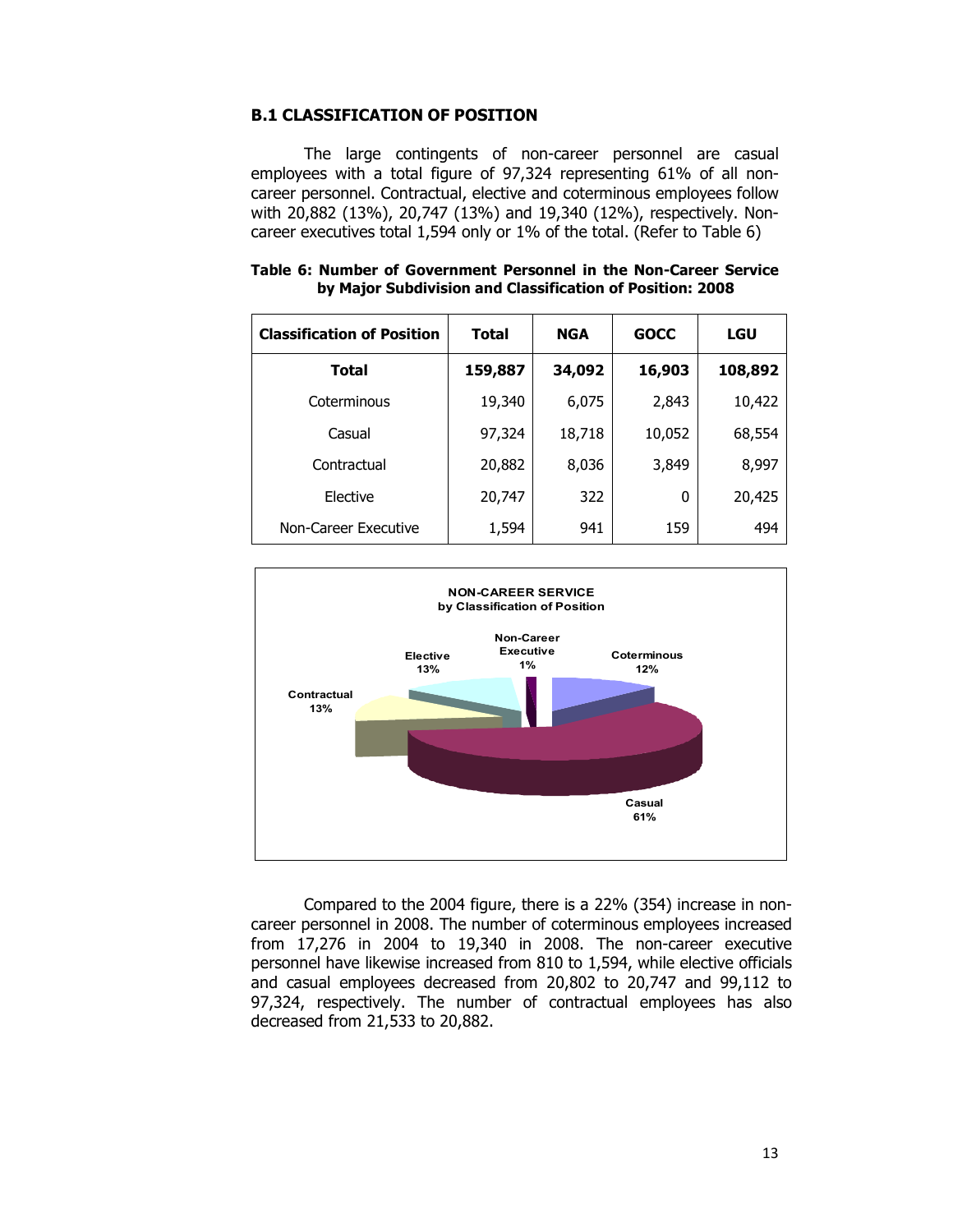## B.1.1 Coterminous

A total of 19,340 coterminous employees are employed by the government as of CY 2008. Of this figure, 53.9% (10,422) are in the LGUs, 31.4% (6,075) are with NGAs, while 14.7% (2,843) are employees of GOCCs.

 Majority of coterminous personnel are from the National Capital Region which accounts for 9,188 or 47.5% of the total. Offices in Region 4 have reported a total of 1,702 (8.8%) coterminous employees, while Regions 12 and ARMM have 1,254 (6.5%) and 1,201 (6.2%) coterminous employees, respectively. (Refer to Table 6.1)

| <b>REGION</b>      | <b>TOTAL</b> | <b>NGA</b>     | <b>GOCC</b> | <b>LGU</b> |
|--------------------|--------------|----------------|-------------|------------|
| <b>Philippines</b> | 19,340       | 6,075          | 2,843       | 10,422     |
| 1                  | 497          | 20             | 16          | 461        |
| 2                  | 334          | 0              | 6           | 328        |
| 3                  | 916          | 8              | 106         | 802        |
| 4                  | 1,702        | 56             | 31          | 1,615      |
| 5                  | 490          | 9              | 26          | 455        |
| 6                  | 835          | 30             | 16          | 789        |
| 7                  | 423          | 18             | 15          | 390        |
| 8                  | 351          | 12             | 38          | 301        |
| 9                  | 535          | 7              | 4           | 524        |
| 10                 | 530          | 146            | 6           | 378        |
| 11                 | 541          | 1              | 8           | 532        |
| 12                 | 1,254        | 6              | 18          | 1,230      |
| <b>NCR</b>         | 9,188        | 5,390          | 2,546       | 1,252      |
| <b>CAR</b>         | 205          | $\overline{2}$ | 1           | 202        |
| <b>CARAGA</b>      | 338          | 5              | 0           | 333        |
| <b>ARMM</b>        | 1,201        | 365            | 6           | 830        |

Table 6.1: Number of Coterminous Employees by Major Subdivision and Region: 2008

![](_page_13_Figure_5.jpeg)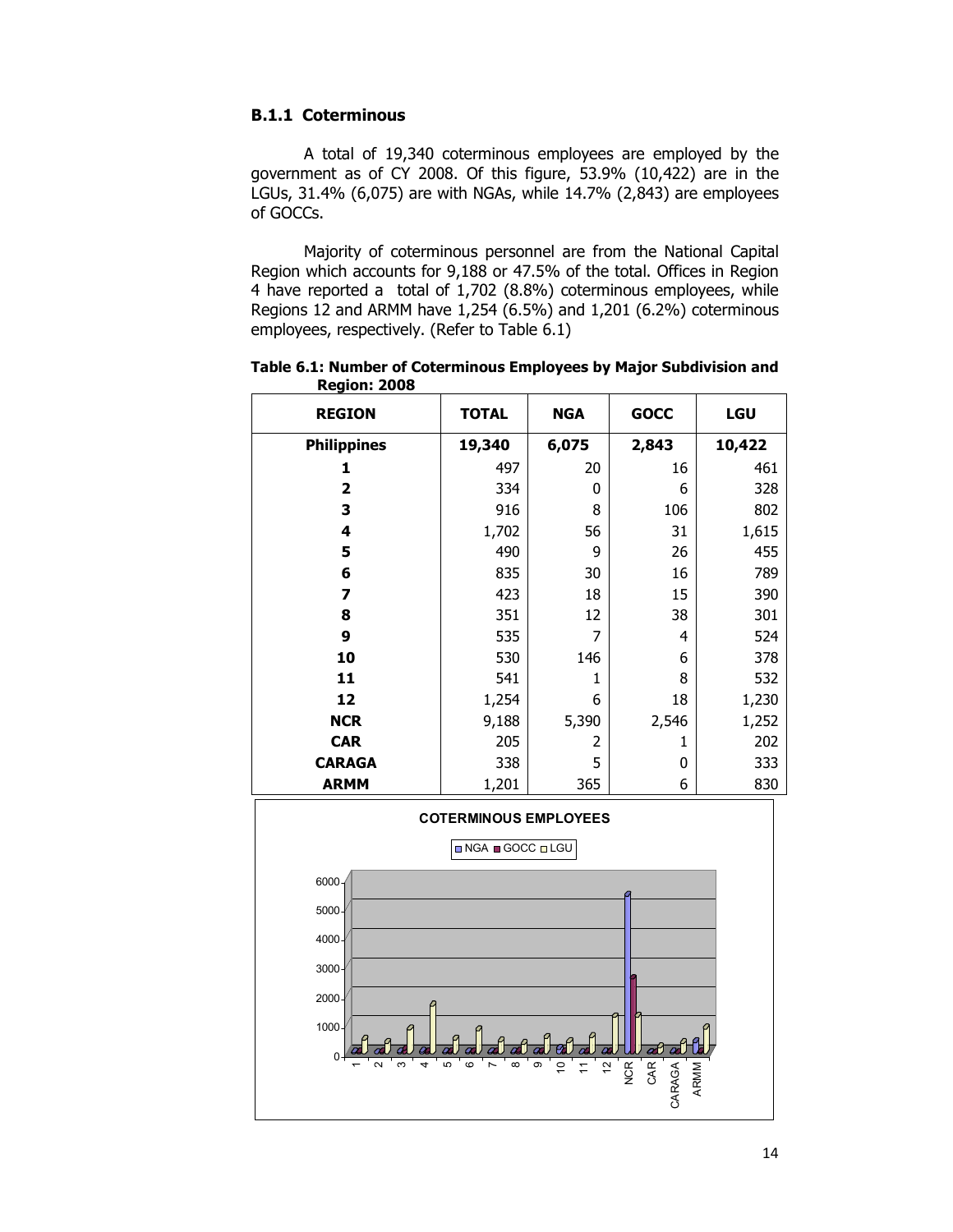## B.1.2 Casual

 The big bulk of non-career personnel are casual employees totaling 97,324 or 61% of all non-career personnel. The LGUs which dominate hiring of non-career personnel have 68,554 casual employees representing 70.4% of the total. The NGAs follow with 18,718 or 19.2%, while GOCCs have a total of 10,052 casual personnel or 10.3% of the total.

 The National Capital Region has a total of 34,372 casual employees representing 35.3% of total casual employees nationwide. Region 4 follows with 10,807 employees or 11%, Region 7 with 7,831 or 8%, and Region 3 with 7,769 or 8%. (Refer to Table 6.2)

| <b>REGION</b>      | <b>TOTAL</b> | <b>NGA</b> | GOCC   | LGU    |
|--------------------|--------------|------------|--------|--------|
| <b>Philippines</b> | 97,324       | 18,718     | 10,052 | 68,554 |
|                    | 5,781        | 726        | 219    | 4,836  |
| $\mathbf{2}$       | 2,475        | 103        | 72     | 2,300  |
| 3                  | 7,769        | 867        | 730    | 6,172  |
| 4                  | 10,807       | 167        | 180    | 10,460 |
| 5                  | 2,803        | 1,096      | 139    | 1,568  |
| 6                  | 4,225        | 432        | 181    | 3,612  |
| 7                  | 7,831        | 918        | 294    | 6,619  |
| 8                  | 4,158        | 567        | 383    | 3,208  |
| 9                  | 2,466        | 377        | 87     | 2,002  |
| 10                 | 3,160        | 164        | 95     | 2,901  |
| 11                 | 2,888        | 323        | 253    | 2,312  |
| 12                 | 1,992        | 242        | 87     | 1,663  |
| <b>NCR</b>         | 34,372       | 11,116     | 7,203  | 16,053 |
| <b>CAR</b>         | 1,220        | 408        | 90     | 722    |
| <b>CARAGA</b>      | 3,081        | 148        | 39     | 2,894  |
| <b>ARMM</b>        | 2,296        | 1,064      | 0      | 1,232  |

Table 6.2: Number of Casual Employees by Major Subdivision and Region: 2008

![](_page_14_Figure_5.jpeg)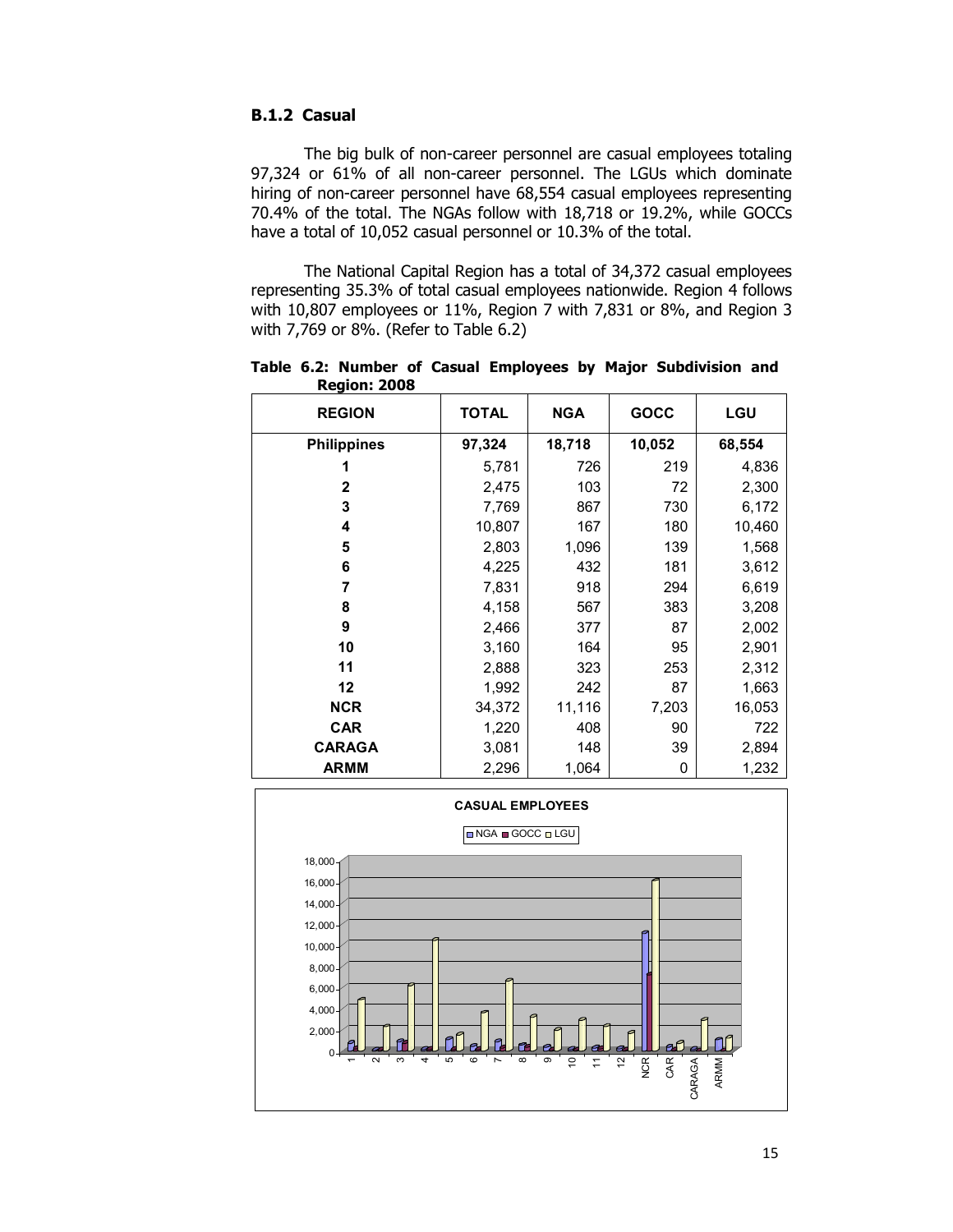## B.1.3 Contractual

The government has 20,882 contractual employees as of 2008. This represents 13% of the total non-career employees. The LGUs dominate the hiring of contractual personnel with 8,997 employees or 43% of total contractual workers. The NGAs follow with 8,036 or 38.5% and GOCCs with 3,849 contractual staff or 18.5% of all contractual recruits.

The National Capital Region has the most number of contractual personnel with 10,870 employees or 52% of the total. Regions 3 and 4 follow with 1,617 or 7.7% and 1,316 or 6.3%, respectively. (Refer to Table 6.3)

| <b>REGION</b>      | <b>TOTAL</b> | <b>NGA</b> | <b>GOCC</b> | <b>LGU</b> |
|--------------------|--------------|------------|-------------|------------|
| <b>Philippines</b> | 20,882       | 8,036      | 3,849       | 8,997      |
|                    | 1,204        | 830        | 4           | 370        |
| 2                  | 310          | 125        | 40          | 145        |
| 3                  | 1,617        | 368        | 262         | 987        |
| 4                  | 1,316        | 793        | 199         | 324        |
| 5                  | 844          | 44         | 33          | 767        |
| 6                  | 845          | 53         | 28          | 764        |
| 7                  | 753          | 26         | 309         | 418        |
| 8                  | 388          | 211        | 25          | 152        |
| 9                  | 729          | 195        | 35          | 499        |
| 10                 | 391          | 128        | 125         | 138        |
| 11                 | 317          | 55         | 6           | 256        |
| 12                 | 321          | 56         | 29          | 236        |
| <b>NCR</b>         | 10,870       | 4,525      | 2,747       | 3,598      |
| <b>CAR</b>         | 115          | 110        | 0           | 5          |
| <b>CARAGA</b>      | 264          | 46         | 7           | 211        |
| <b>ARMM</b>        | 598          | 471        | 0           | 127        |

Table 6.3: Number of Contractual Employees by Major Subdivision and Region: 2008

![](_page_15_Figure_5.jpeg)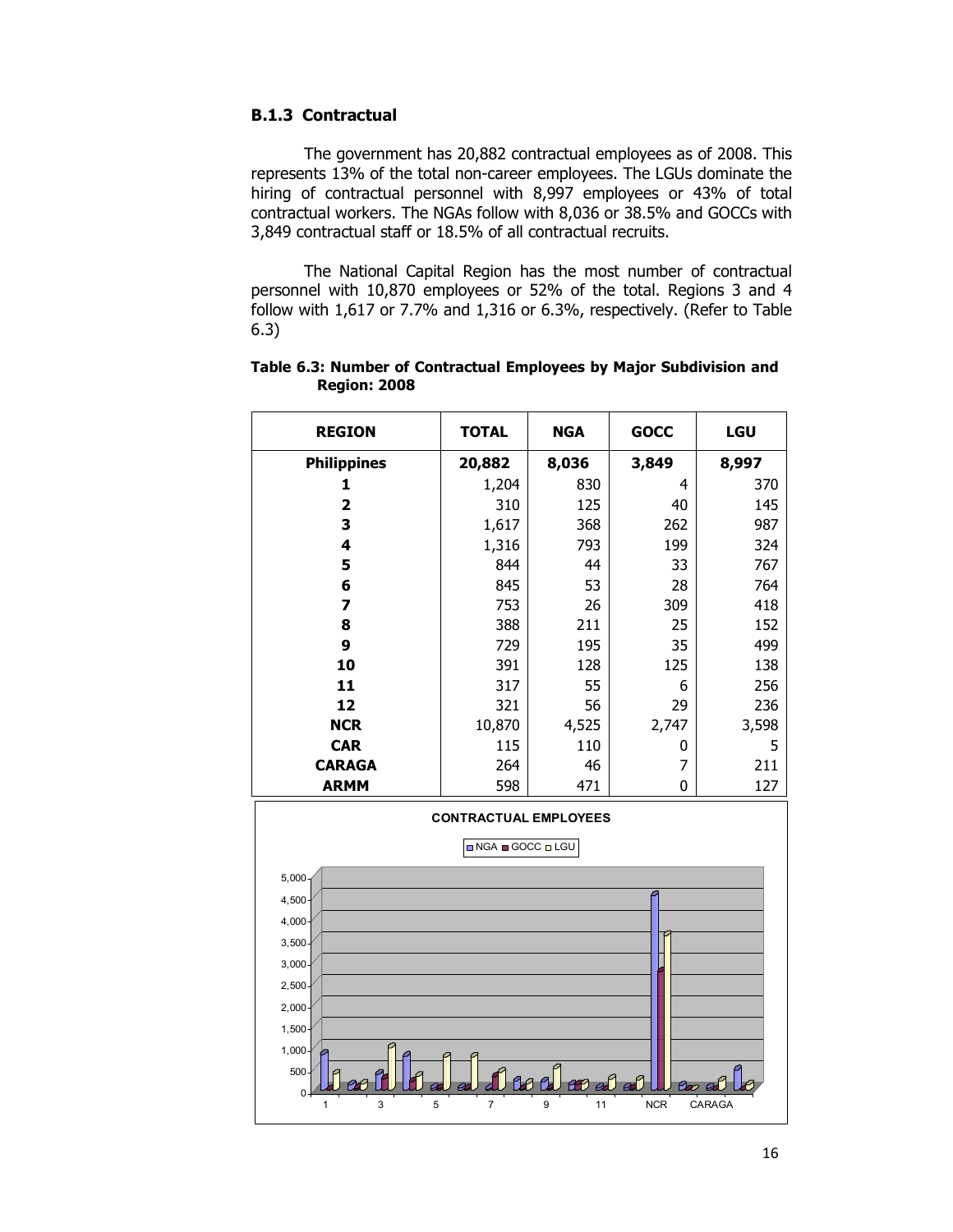## B.1.4 Elective

A total of 20,747 elected officials were accounted by the end of 2008 which is 13% of the overall non-career government personnel. Of the figure, 98% or 20,425 are elected officials in the LGUs nationwide, while the remaining 322 in the national level are the President, Vice President, members of the House of Senate and House of Representatives, as well as the members of the ARMM Regional Legislative Assembly.

 Region 4 comprises the biggest number of elected officials with 2,675 or 12.9% of overall elected employees. Region 8 follows with 1,811 or 8.7%, while Regions 6 and 3 have 1,689 (8.1%) and 1,620 (7.8%) elected personnel, respectively. (Refer to Table 6.4)

| <b>REGION</b>      | <b>TOTAL</b> | <b>National Level</b> | <b>Local Government</b><br><b>Units</b> |
|--------------------|--------------|-----------------------|-----------------------------------------|
| <b>Philippines</b> | 20,747       | 322                   | 20,425                                  |
| 1                  | 1,553        | 12                    | 1,541                                   |
| 2                  | 1,179        | 10                    | 1,169                                   |
| 3                  | 1,641        | 21                    | 1,620                                   |
| 4                  | 2,701        | 26                    | 2,675                                   |
| 5                  | 1,432        | 14                    | 1,418                                   |
| 6                  | 1,707        | 18                    | 1,689                                   |
| 7                  | 1,579        | 16                    | 1,563                                   |
| 8                  | 1,823        | 12                    | 1,811                                   |
| 9                  | 930          | 9                     | 921                                     |
| 10                 | 1,091        | 11                    | 1,080                                   |
| 11                 | 650          | 11                    | 639                                     |
| 12                 | 674          |                       | 667                                     |
| <b>NCR</b>         | 429          | 106                   | 323                                     |
| <b>CAR</b>         | 954          |                       | 947                                     |
| CARAGA             | 963          | 8                     | 955                                     |
| <b>ARMM</b>        | 1,441        | 34                    | 1,407                                   |

Table 6.4: Number of Elected Officials/Personnel by Major Subdivision and Region: 2008

![](_page_16_Figure_5.jpeg)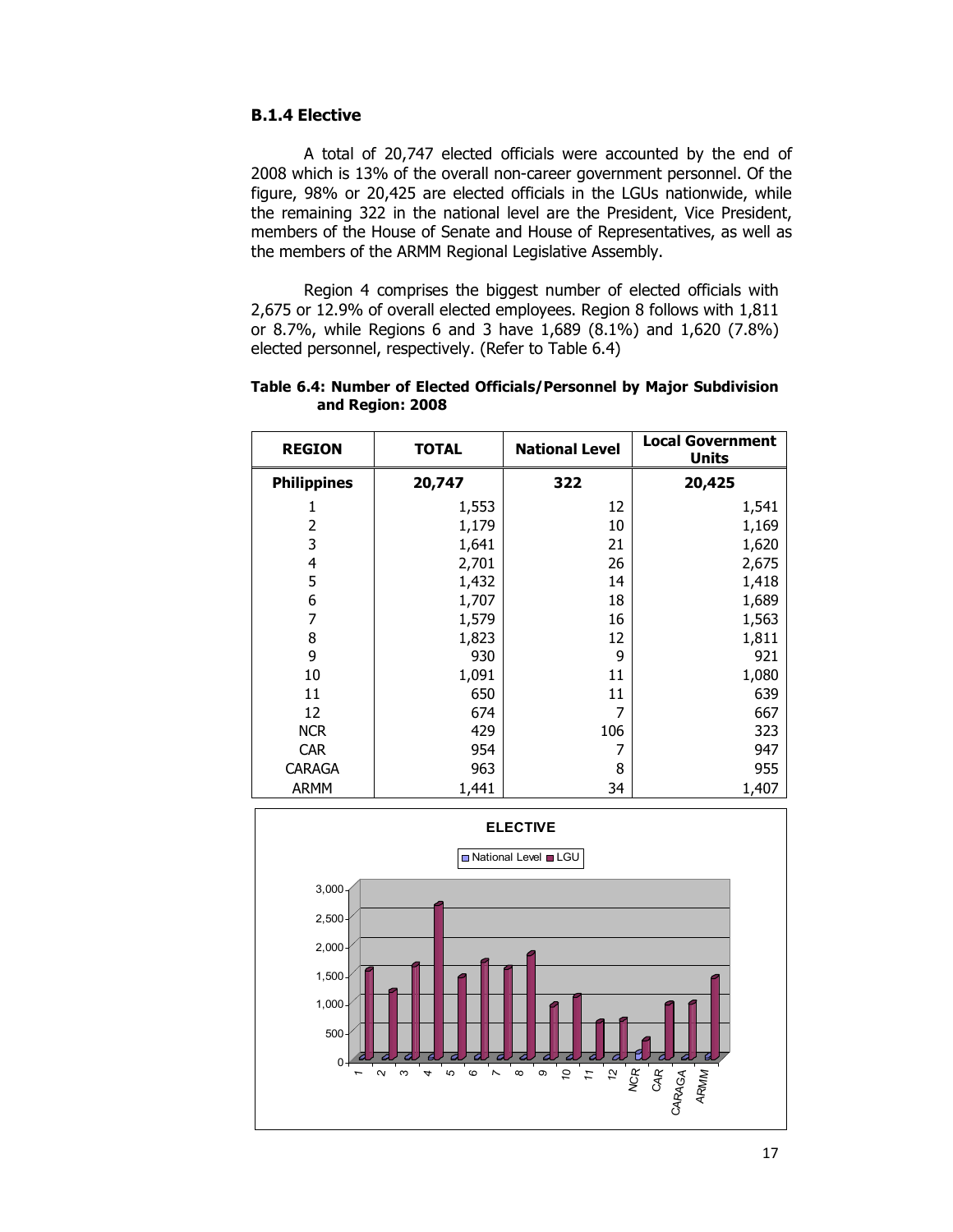## B.1.4 Non-Career Executive

Non-career executives total 1,594 or 1% of all non-career personnel. The NGA sector has the most number at 939 or 59% of all noncareer executives. LGUs follow with 494 or 31%, while GOCCs have 159 (10%) non-career executives.

There are 975 (61.2%) non-career executives in the National Capital Region. CAR and Region 1 have 221 (13.9%) and 188 (11.8%), respectively.

| <b>REGION</b>      | <b>TOTAL</b>   | <b>NGA</b>     | <b>GOCC</b>  | LGU |
|--------------------|----------------|----------------|--------------|-----|
| <b>Philippines</b> | 1,594          | 941            | 159          | 494 |
|                    | 188            | 35             | 0            | 153 |
| $\mathcal{P}$      | 22             | 0              | 22           | 0   |
| 3                  | 24             | 0              | 0            | 24  |
| 4                  | 12             | 0              | 0            | 12  |
| 5                  | 2              | $\overline{2}$ | 0            | 0   |
| 6                  | 29             | 0              | 0            | 29  |
| 7                  | 25             | 3              | 0            | 22  |
| 8                  | 6              | $\overline{2}$ | 0            | 4   |
| 9                  | 26             | 4              | 0            | 22  |
| 10                 | 46             | 3              | 0            | 43  |
| 11                 | 13             | 1              | 0            | 12  |
| 12                 | 3              | $\overline{2}$ | $\mathbf{0}$ |     |
| <b>NCR</b>         | 975            | 887            | 87           |     |
| <b>CAR</b>         | 221            | 0              | 50           | 171 |
| CARAGA             | 0              | 0              | $\mathbf{0}$ | ŋ   |
| <b>ARMM</b>        | $\overline{2}$ | $\overline{c}$ | 0            | 0   |

Table 6.5: Number of Non-Career Executives by Major Subdivision and Region: 2008

![](_page_17_Figure_5.jpeg)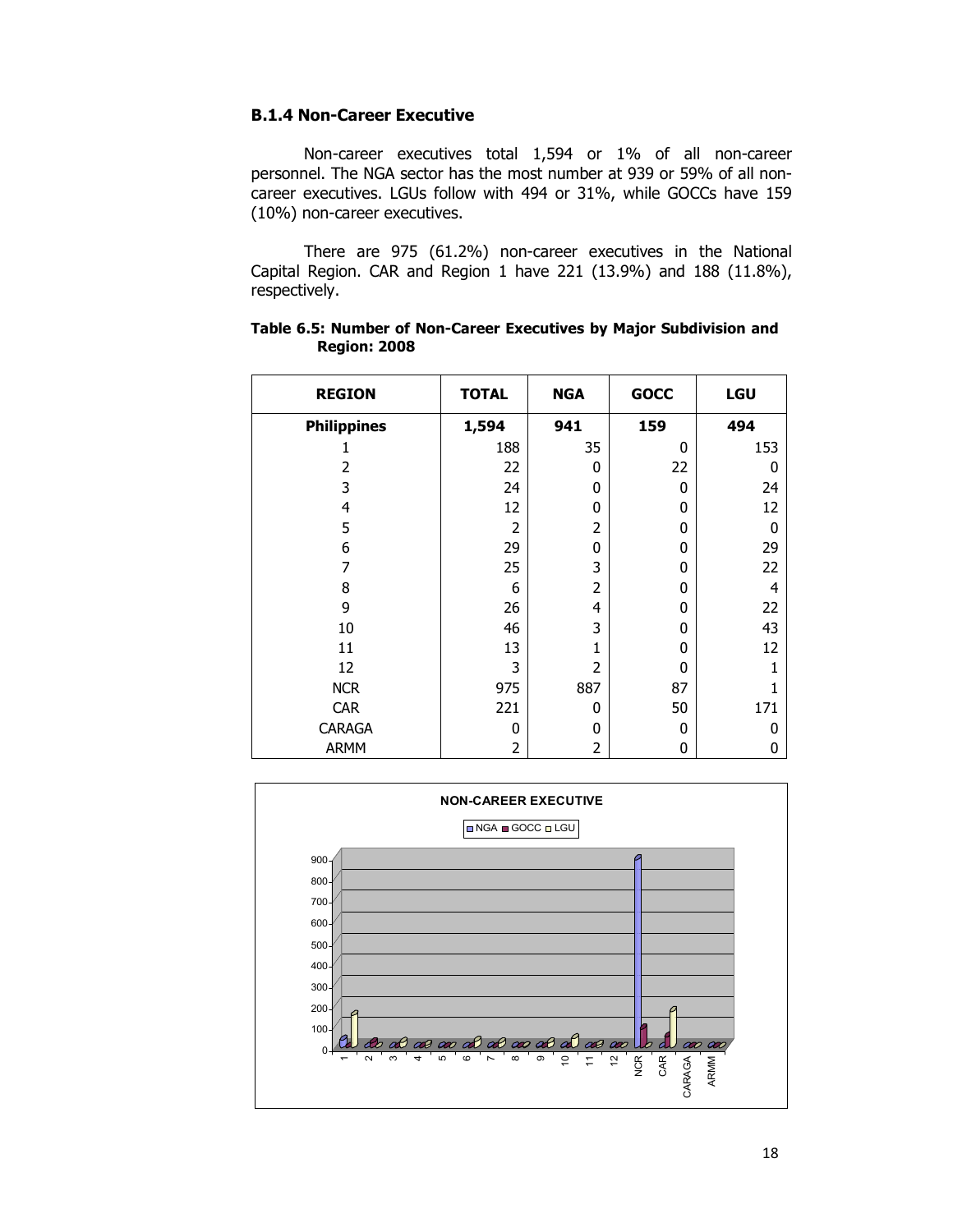## IV. SEX

 By the end of 2008, the total number of male government personnel is almost equal to the number of female employees. The male employees are 632,124 while female employees are 640,304. There is a total of 41,110 personnel with no indicated gender in the reports submitted by agencies concerned.

 Male employees dominate the National Capital Region (NCR) with a total figure of 295,190, while the total female employees in the same region are 206,169. On the other hand, female employees dominate Region 4 with 60,116 compared to male employees which total 39,861 only. (Refer to Table 7)

| <b>REGION</b>      | <b>TOTAL</b> | <b>MALE</b> | <b>FEMALE</b> | <b>Not</b><br><b>Indicated</b> |
|--------------------|--------------|-------------|---------------|--------------------------------|
| <b>Philippines</b> | 1,313,538    | 640,124     | 640,303       | 41,110                         |
|                    | 66,122       | 28,174      | 37,874        | 74                             |
| 2                  | 23,258       | 12,059      | 11,199        | 0                              |
| 3                  | 104,354      | 40,999      | 48,325        | 15,530                         |
| 4                  | 100,758      | 39,861      | 60,116        | 781                            |
| 5                  | 66,497       | 26,557      | 39,071        | 869                            |
| 6                  | 60,589       | 21,519      | 34,975        | 4,095                          |
| 7                  | 59,902       | 27,873      | 29,935        | 2,094                          |
| 8                  | 66,455       | 25,141      | 30,586        | 10,728                         |
| 9                  | 52,131       | 23,967      | 27,752        | 412                            |
| 10                 | 27,405       | 13,393      | 13,691        | 321                            |
| 11                 | 26,599       | 10,292      | 15,935        | 372                            |
| 12                 | 41,684       | 17,353      | 23,622        | 709                            |
| <b>NCR</b>         | 506,103      | 295,190     | 206,169       | 4,744                          |
| <b>CAR</b>         | 37,819       | 16,606      | 21,162        | 51                             |
| <b>CARAGA</b>      | 23,186       | 9,892       | 13,019        | 275                            |
| <b>ARMM</b>        | 50,676       | 23,748      | 26,873        | 55                             |

Table 7: Number of Government Personnel by Sex and Region: 2008

![](_page_18_Figure_5.jpeg)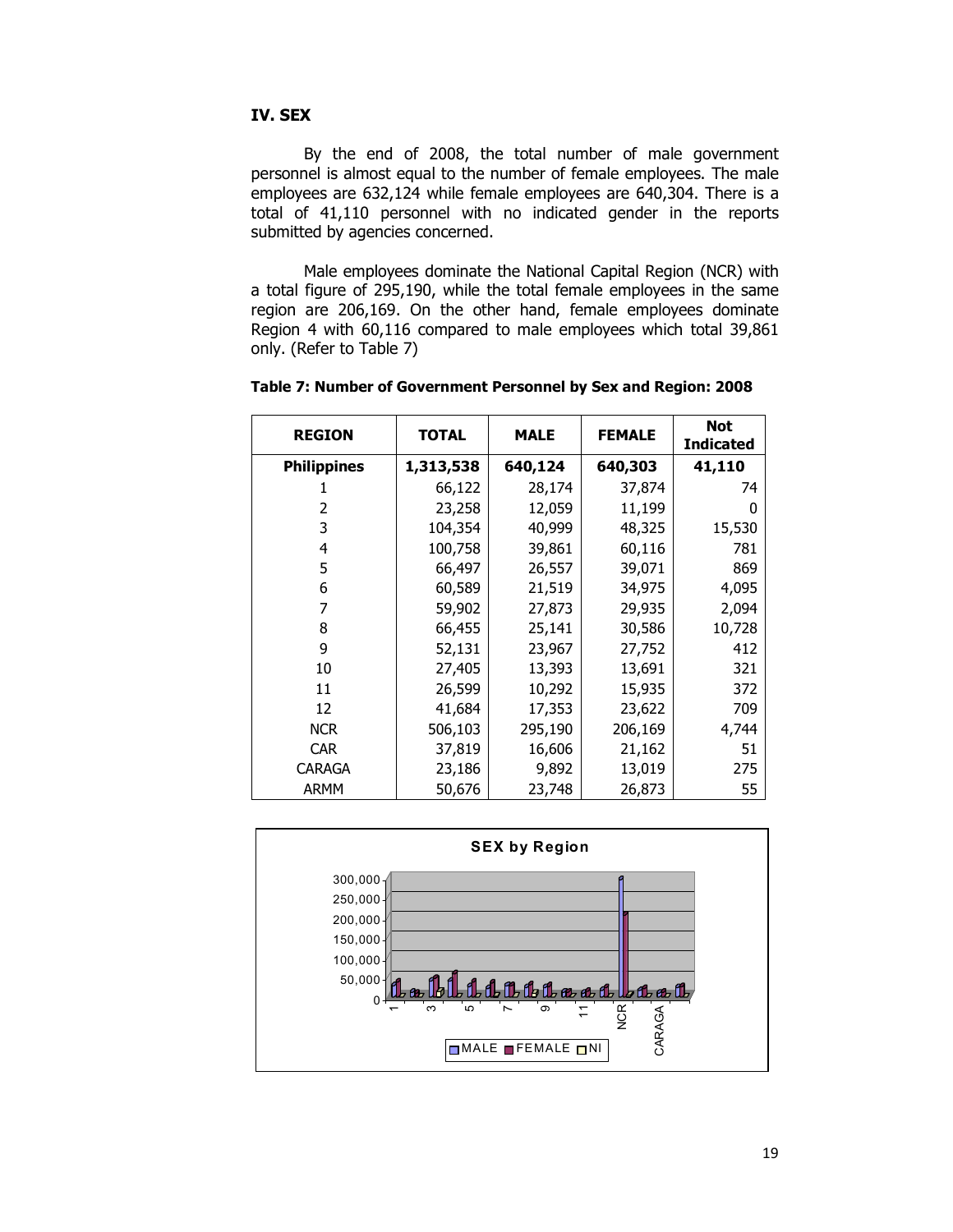Among the major subdivision, the presence of female employees is strongly felt in the NGAs with a total of 422,655 personnel or 32.2% of total government personnel. Only 376,751 (28.7%) male employees are in the sector. Females trail in numbers both in the GOCCs and LGUs. (Refer to Table 7.1)

| <b>Major</b><br><b>Subdivision</b> | Total     | <b>Male</b> | <b>Female</b> | <b>Not</b><br><b>Indicated</b> |
|------------------------------------|-----------|-------------|---------------|--------------------------------|
| <b>Total</b>                       | 1,313,538 | 632,124     | 640,304       | 41,110                         |
| <b>NGA</b>                         | 832,676   | 376,751     | 422,655       | 33,270                         |
| <b>GOCC</b>                        | 99,360    | 58,234      | 40,323        | 803                            |
| LGU                                | 381,502   | 197,139     | 177,326       | 7,037                          |

Table 7.1: Number of Government Personnel by Sex and Major Subdivision: 2008

![](_page_19_Figure_3.jpeg)

There is a greater number of females in the career service with 583,045 employees, than males which total 531,040. The non-career service, however, is dominated by males with 101,084 and only 57,259 females. These data show that females prefer jobs that provide better opportunities and ensure security of tenure. (Refer to Table 7.3 on p. 21)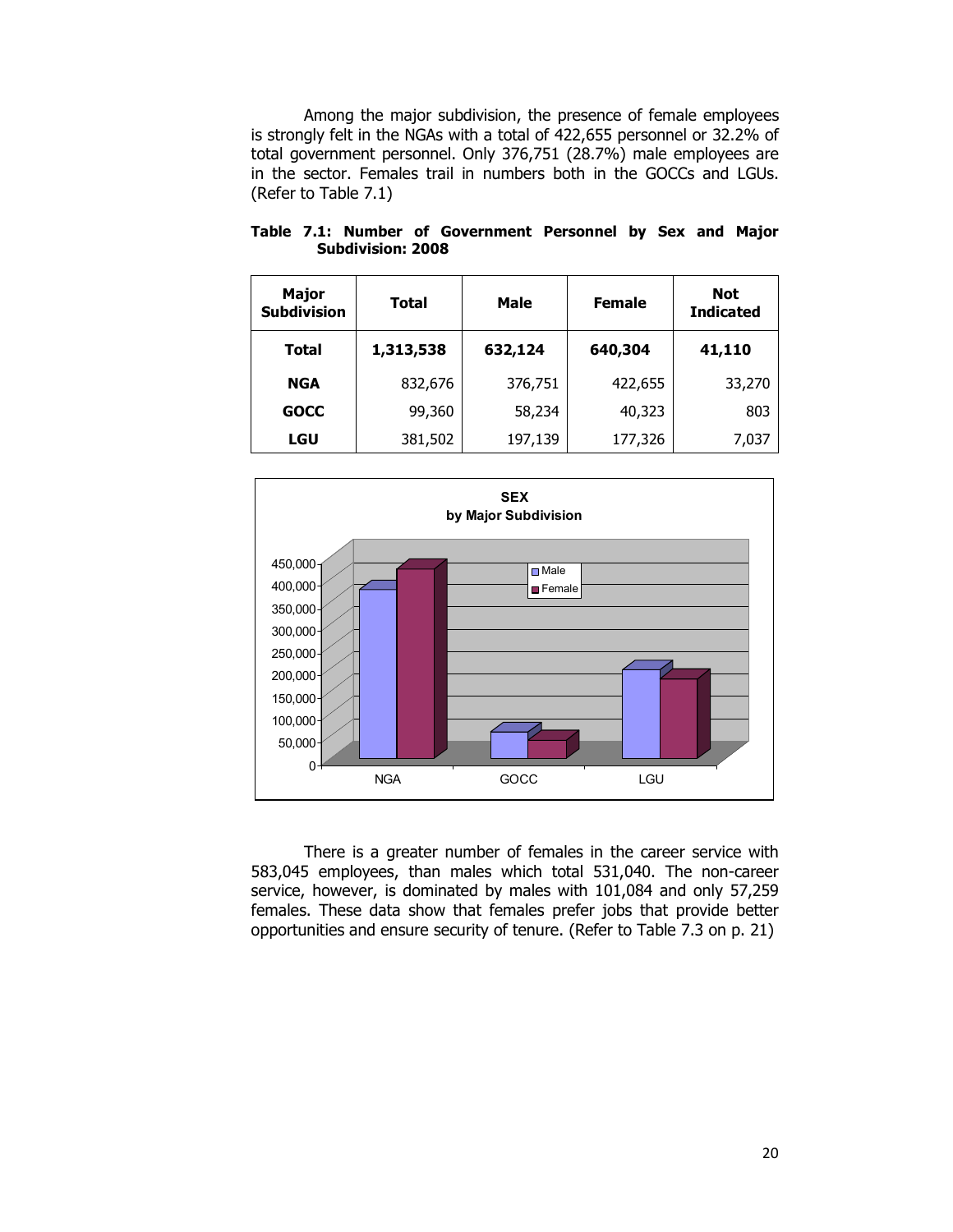| Category of<br><b>Service</b> | <b>Total</b>         | <b>Male</b> | <b>Female</b> | <b>Not</b><br><b>Indicated</b> |
|-------------------------------|----------------------|-------------|---------------|--------------------------------|
| Total                         | 1,313,538<br>632,124 |             | 640,304       | 41,110                         |
| <b>Career</b>                 | 1,153,651            | 531,040     | 583,045       | 39,566                         |
| <b>Non-Career</b>             | 159,887              | 101,084     | 57,259        | 1,544                          |

Table 7.3: Number of Government Personnel by Sex and Category of Service: 2008

![](_page_20_Figure_2.jpeg)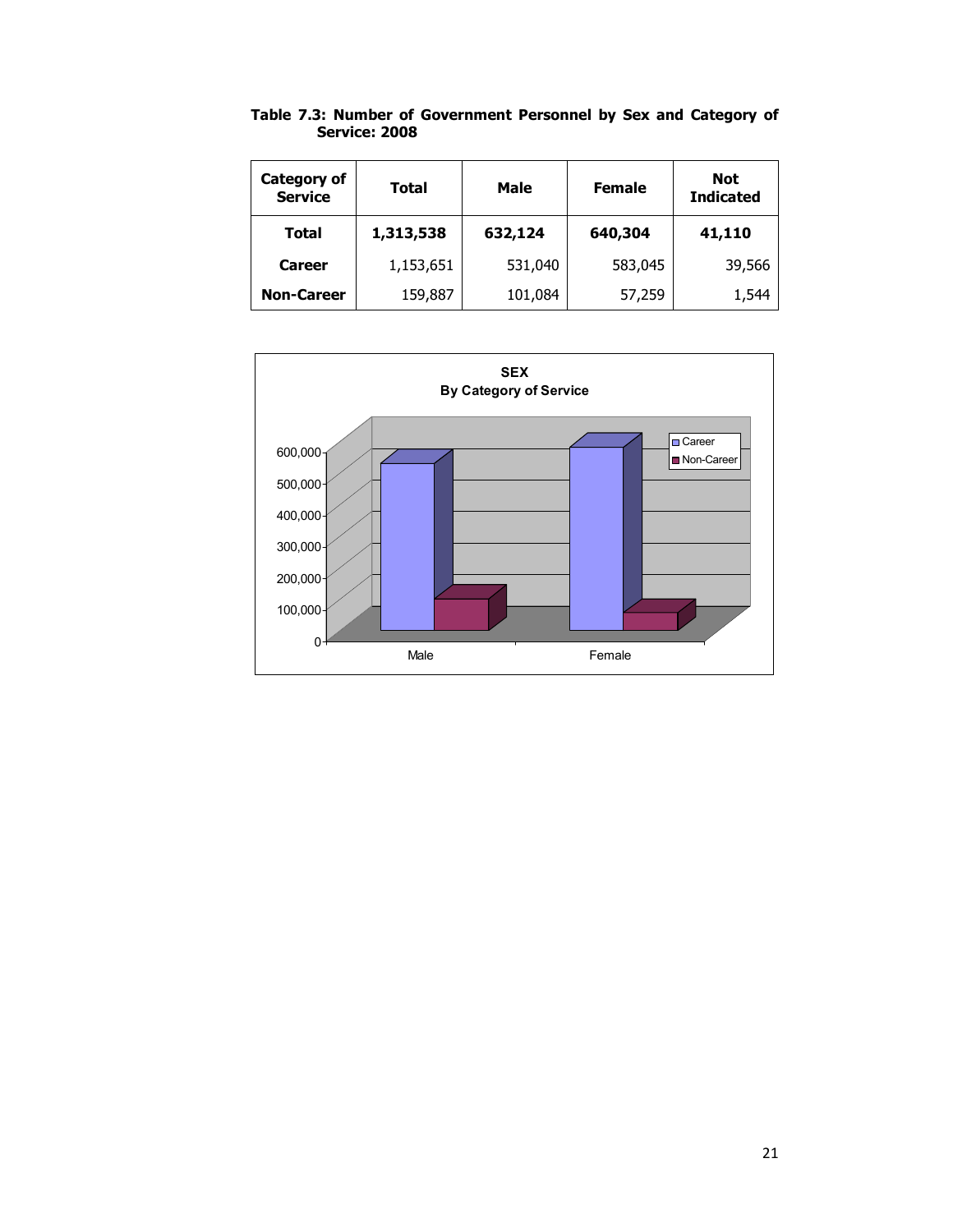### V. PERSONNEL HIRED THRU CONTRACTS OF SERVICE AND JOB **ORDERS**

A total of 281,586 employees are in the government under contracts of service and job orders. Employees under contracts of service are at 56,133, while personnel under job orders are at 225,453. The regions which hire the most number of personnel under these categories are NCR (48,613), Region 4 (34,995) and Region 7 (27,334). (Refer to Table 8)

| <b>REGION</b>      | <b>TOTAL</b> | <b>Contracts of</b><br><b>Service</b> | <b>Job Orders</b> |  |
|--------------------|--------------|---------------------------------------|-------------------|--|
| <b>Philippines</b> | 281,586      | 56,133                                | 225,453           |  |
| 1                  | 9,987        | 2,880                                 | 7,107             |  |
| 2                  | 7,727        | 2,171                                 | 5,556             |  |
| 3                  | 23,620       | 3,338                                 | 20,282            |  |
| 4                  | 34,995       | 4,957                                 | 30,038            |  |
| 5                  | 18,618       | 2,201                                 | 16,417            |  |
| 6                  | 20,801       | 2,322                                 | 18,479            |  |
| 7                  | 27,334       | 3,042                                 | 24,292            |  |
| 8                  | 16,855       | 1,099                                 | 15,756            |  |
| 9                  | 12,923       | 2,414                                 | 10,509            |  |
| 10                 | 10,457       | 402                                   | 10,055            |  |
| 11                 | 15,648       | 2,260                                 | 13,388            |  |
| 12                 | 10,028       | 1,175                                 | 8,853             |  |
| <b>NCR</b>         | 48,613       | 20,848                                | 27,765            |  |
| <b>CAR</b>         | 7,643        | 1,288                                 | 6,355             |  |
| <b>CARAGA</b>      | 7,534        | 899                                   | 6,635             |  |
| <b>ARMM</b>        | 8,803        | 4,837                                 | 3,966             |  |

#### Table 8: Number of Government Personnel Under Contracts of Service and Job Orders by Region: 2008

![](_page_21_Figure_4.jpeg)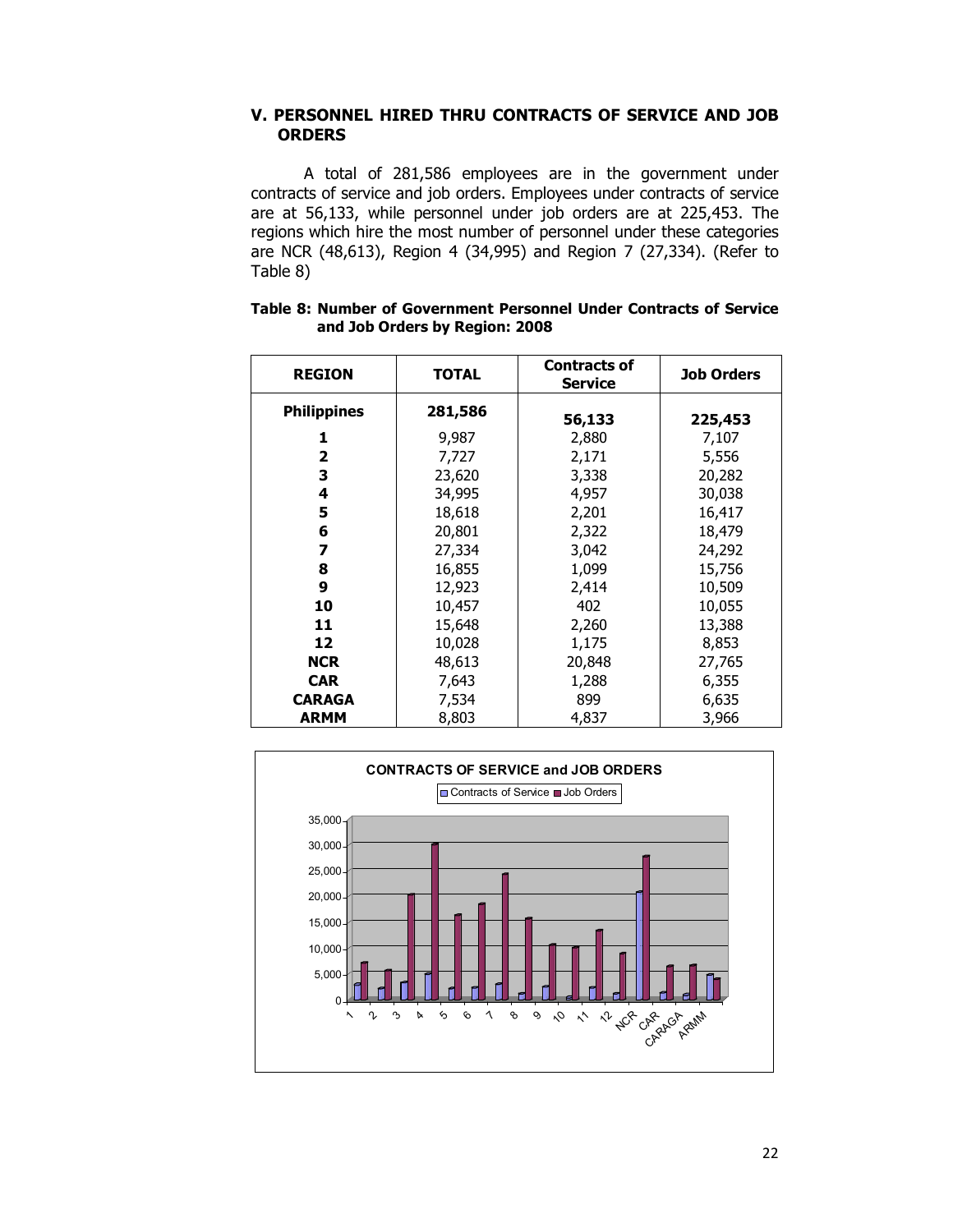## V.1 Contracts of Service

The LGUs dominate the hiring of personnel under contracts of service with 30, 134 staff or 53.7% of all employees under this classification. The NGAs follow with 17,805 or 31.7% and GOCCs with 8,194 or 17.6%. (Refer to Table 8.1)

|  |  | Table 8.1: Number of Government Personnel Under Contracts of |  |  |
|--|--|--------------------------------------------------------------|--|--|
|  |  | <b>Service by Major Subdivision and Region: 2008</b>         |  |  |

| <b>REGION</b>      | <b>Total</b> | <b>NGA</b> | <b>GOCC</b> | <b>LGU</b> |
|--------------------|--------------|------------|-------------|------------|
| <b>Philippines</b> | 56,133       | 17,805     | 8,194       | 30,134     |
| 1                  | 2,880        | 883        | 116         | 1,881      |
| 2                  | 2,171        | 611        | 51          | 1,509      |
| 3                  | 3,338        | 1,230      | 280         | 1,828      |
| 4                  | 4,957        | 753        | 22          | 4,182      |
| 5                  | 2,201        | 503        | 334         | 1,364      |
| 6                  | 2,322        | 610        | 45          | 1,667      |
| 7                  | 3,042        | 1,120      | 11          | 1,911      |
| 8                  | 1,099        | 533        | 113         | 453        |
| 9                  | 2,414        | 882        | 45          | 1,487      |
| 10                 | 402          | 127        | 4           | 271        |
| 11                 | 2,260        | 84         | 87          | 2,089      |
| 12                 | 1,175        | 312        | 19          | 844        |
| <b>NCR</b>         | 20,848       | 8,185      | 6,966       | 5,697      |
| <b>CAR</b>         | 1,288        | 798        | 79          | 411        |
| <b>CARAGA</b>      | 899          | 301        | 18          | 580        |
| <b>ARMM</b>        | 4,837        | 873        | 4           | 3,960      |

![](_page_22_Figure_4.jpeg)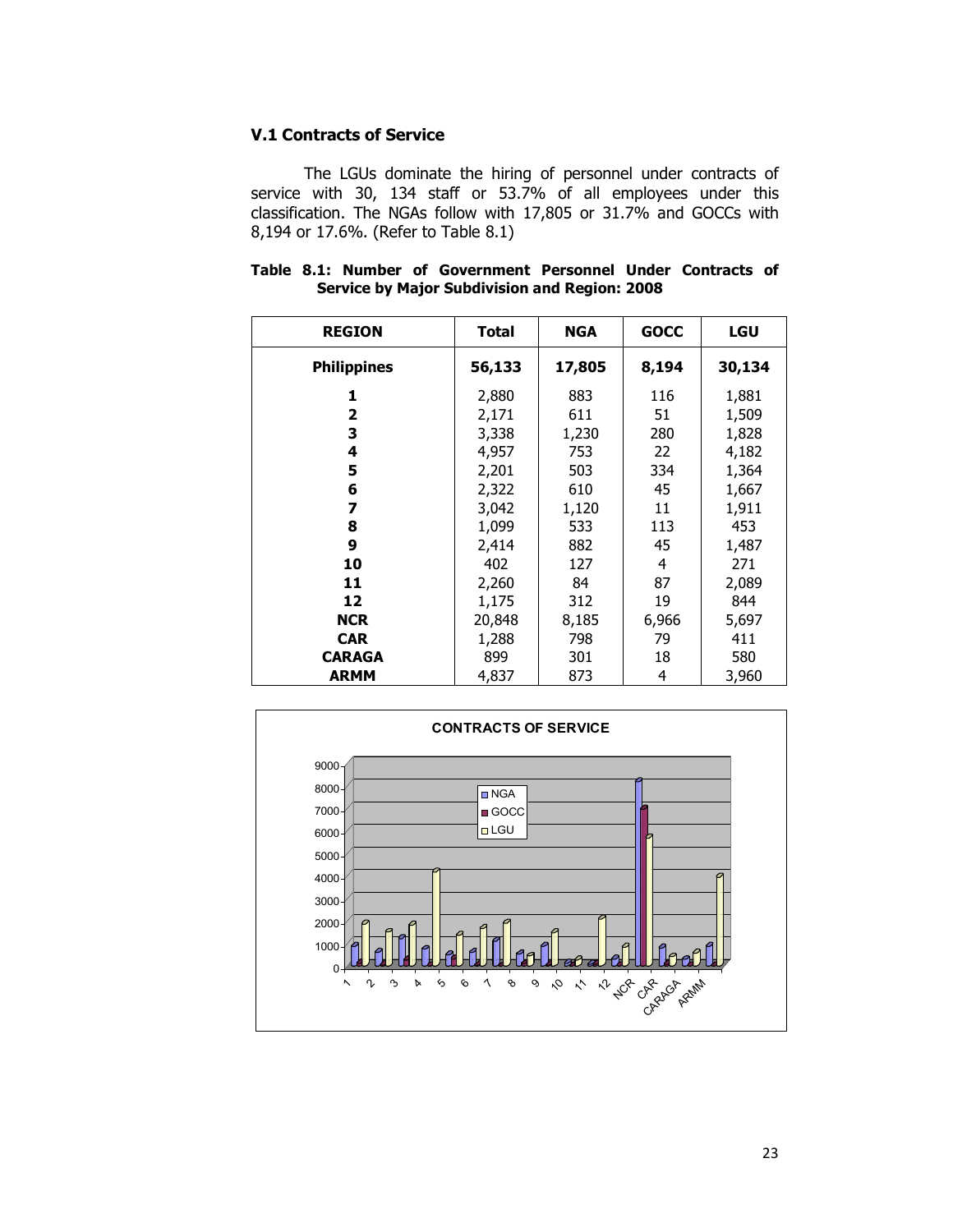## V.2 Job Orders

The LGUs also dominate the hiring of personnel under job orders with 181,730 hirees or 80.6% of all employees under job orders. The NGAs follow with 28,311 or 12.6%, while GOCCs have 15,412 job order employees or .8%. (Refer to Table 8.2)

| <b>REGION</b>      | Total   | <b>NGA</b> | <b>GOCC</b> | <b>LGU</b> |
|--------------------|---------|------------|-------------|------------|
| <b>Philippines</b> | 225,453 | 28,311     | 15,412      | 181,730    |
| 1                  | 7,107   | 2,059      | 529         | 4,519      |
| 2                  | 5,556   | 112        | 53          | 5,391      |
| 3                  | 20,282  | 1,984      | 1,144       | 17,154     |
| 4                  | 30,038  | 1,766      | 1,021       | 27,251     |
| 5                  | 16,417  | 2,589      | 559         | 13,269     |
| 6                  | 18,479  | 1,034      | 466         | 16,979     |
| 7                  | 24,292  | 1,526      | 260         | 22,506     |
| 8                  | 15,756  | 1,873      | 522         | 13,361     |
| 9                  | 10,509  | 958        | 498         | 9,053      |
| 10                 | 10,055  | 202        | 321         | 9,532      |
| 11                 | 13,388  | 861        | 226         | 12,301     |
| 12                 | 8,853   | 1,230      | 323         | 7,300      |
| <b>NCR</b>         | 27,765  | 9,046      | 9,038       | 9,681      |
| <b>CAR</b>         | 6,355   | 2,330      | 223         | 3,802      |
| <b>CARAGA</b>      | 6,635   | 311        | 204         | 6,120      |
| <b>ARMM</b>        | 3,966   | 430        | 25          | 3,511      |

|  |  | Table 8.2: Number of Government Personnel Under Job Orders by |  |  |  |
|--|--|---------------------------------------------------------------|--|--|--|
|  |  | <b>Major Subdivision and Region: 2008</b>                     |  |  |  |

![](_page_23_Figure_4.jpeg)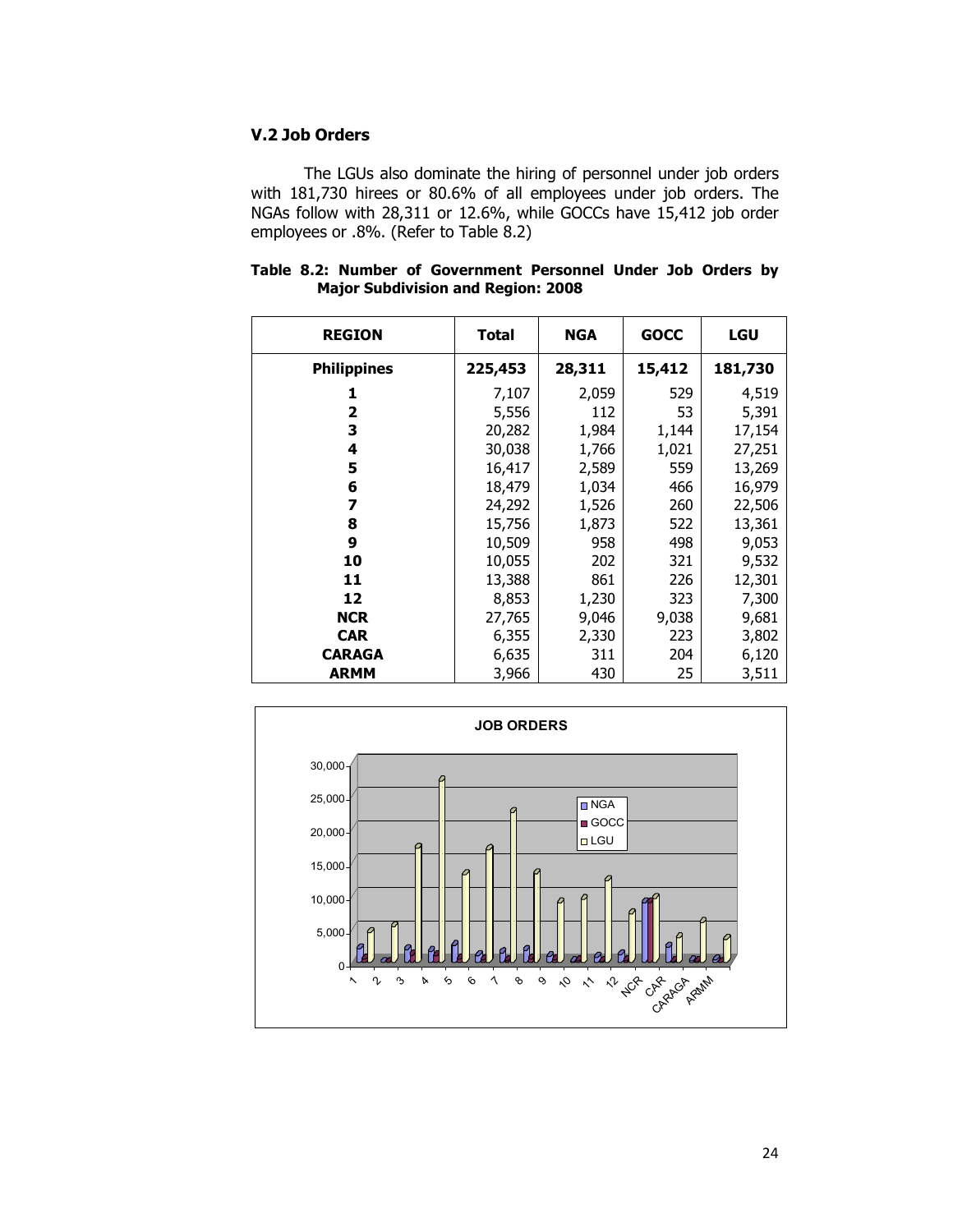## VI. ELIGIBILITY

Sixty seven percent (67%) of government workforce or 877,522 government personnel are civil service eligibles. Of this figure, 8,488 (1%) are Career Executives, 724,922 (82.6%) are Professionals, 144,112 (16.4%) are Sub-Professional/Technical.

A total of 162,132 employees or 12.34% of the total government workforce are non-eligibles, while 273,884 (21%) employees were not identified if eligibles or not based on submitted reports. (Refer to Table 9).

| <b>REGION</b>      | <b>CAREER</b><br><b>Executive</b> | <b>Professional</b> | Non-<br><b>Professional/</b><br><b>Technical</b> | <b>No</b><br><b>Eligibility</b> |  |
|--------------------|-----------------------------------|---------------------|--------------------------------------------------|---------------------------------|--|
| <b>Philippines</b> | 8,488                             | 724,922             | 144,112                                          | 162,132                         |  |
| 1                  | 718                               | 44,570              | 6,400                                            | 7,825                           |  |
| $\mathbf{2}$       | 56                                | 8,584               | 5,414                                            | 3,163                           |  |
| 3                  | 330                               | 69,689              | 12,067                                           | 12,038                          |  |
| 4                  | 114                               | 47,665              | 7,674                                            | 12,610                          |  |
| 5                  | 310                               | 47,460              | 5,659                                            | 6,657                           |  |
| 6                  | 72                                | 32,937              | 8,204                                            | 11,383                          |  |
| 7                  | 404                               | 34,913              | 5,734                                            | 6,835                           |  |
| 8                  | 133                               | 42,443              | 10,385                                           | 8,089                           |  |
| 9                  | 1,451                             | 39,101              | 5,192                                            | 4,041                           |  |
| 10                 | 16                                | 5,103               | 1,392                                            | 1,142                           |  |
| 11                 | 41                                | 17,137              | 3,094                                            | 2,365                           |  |
| 12                 | 119                               | 26,953              | 5,918                                            | 4,096                           |  |
| <b>NCR</b>         | 4,454                             | 249,229             | 49,740                                           | 71,473                          |  |
| <b>CAR</b>         | 122                               | 23,085              | 4,765                                            | 3,575                           |  |
| <b>CARAGA</b>      | 37                                | 10,118              | 2,068                                            | 1,861                           |  |
| <b>ARMM</b>        | 111                               | 25,935              | 10,406                                           | 4,979                           |  |

Table 9: Number of Government Personnel by Eligibility and Region: 2008

![](_page_24_Figure_5.jpeg)

25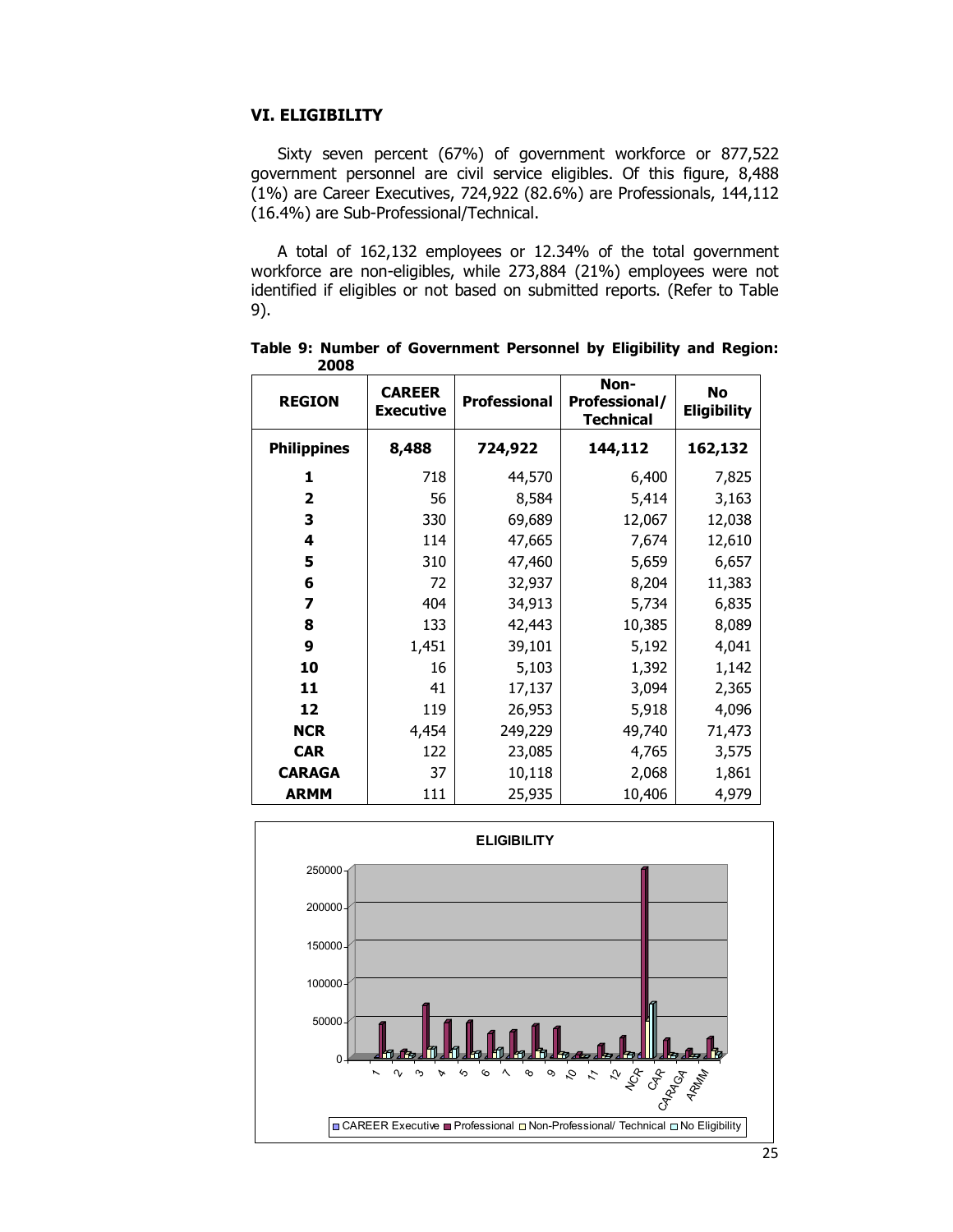## VI.1 Career Service Executive

Career Executives at the NGAs total 4,310 representing 50.8% of total career executives. GOCCs have 2,827 (33.3%), while LGUs have 1,351 or 15.9%. On the other hand, 53% (4,454) of career executive personnel are at the National Capital Region, while 1,451 or 17% are in Region 9. (Refer to Table 9.1)

|                         |              | <b>CAREER EXECUTIVE</b> |             |            |  |  |
|-------------------------|--------------|-------------------------|-------------|------------|--|--|
| <b>REGION</b>           | <b>TOTAL</b> | <b>NGA</b>              | <b>GOCC</b> | <b>LGU</b> |  |  |
| <b>Philippines</b>      | 8,488        | 4,310                   | 2,827       | 1,351      |  |  |
| 1                       | 718          | 563                     | 16          | 139        |  |  |
| $\overline{\mathbf{2}}$ | 56           | 37                      | 12          | 7          |  |  |
| 3                       | 330          | 102                     | 28          | 200        |  |  |
| 4                       | 114          | 37                      | 9           | 68         |  |  |
| 5                       | 310          | 296                     | 7           | 7          |  |  |
| 6                       | 72           | 30                      | 20          | 22         |  |  |
| $\overline{\mathbf{z}}$ | 404          | 76                      | 21          | 307        |  |  |
| 8                       | 133          | 94                      | 1           | 38         |  |  |
| 9                       | 1,451        | 88                      | 896         | 467        |  |  |
| 10                      | 16           | 13                      | 1           | 2          |  |  |
| 11                      | 41           | 16                      | 12          | 13         |  |  |
| 12                      | 119          | 52                      | 9           | 58         |  |  |
| <b>NCR</b>              | 4,454        | 2,668                   | 1,783       | 3          |  |  |
| <b>CAR</b>              | 122          | 105                     | 7           | 10         |  |  |
| <b>CARAGA</b>           | 37           | 28                      | 4           | 5          |  |  |
| <b>ARMM</b>             | 111          | 105                     | 1           | 5          |  |  |

#### Table 9.1: Number of Career Service Executives by Major Subdivision and Region: 2008

![](_page_25_Figure_4.jpeg)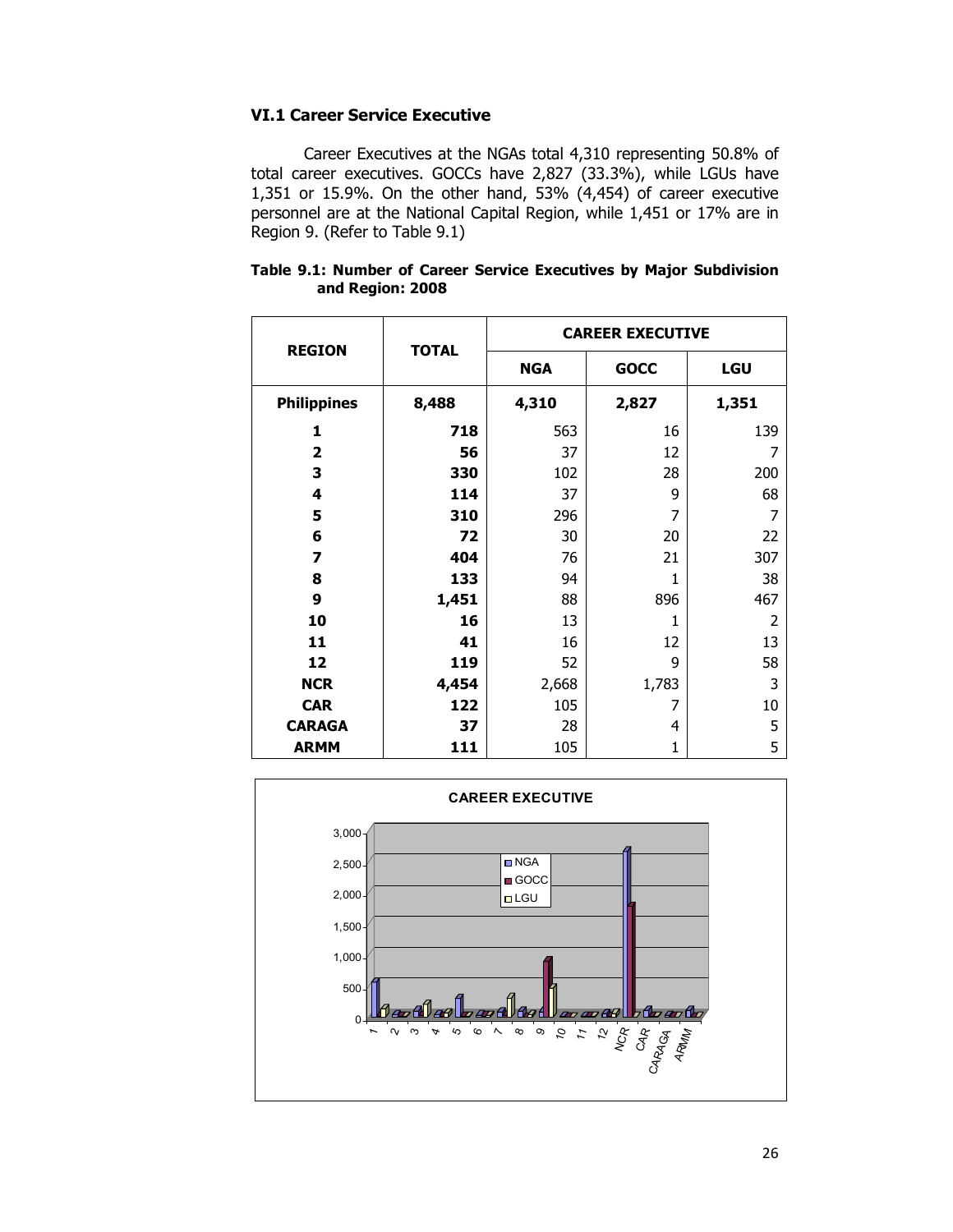## VI.2 Career Service Professional

A total of 578,119 government employees with professional eligibility are in the NGAs. This represents 80% of all professional eligibles in the government service. LGUs have 104,791 or 14.5%, while GOCCs have 42,012 or 5.8% of the total. (Refer to Table 9.2)

|                  | Table 9.2: Number of Career Service Professionals by Major Subdivision |
|------------------|------------------------------------------------------------------------|
| and Region: 2008 |                                                                        |

| <b>REGION</b>           |              | <b>PROFESSIONAL</b> |             |         |  |  |
|-------------------------|--------------|---------------------|-------------|---------|--|--|
|                         | <b>TOTAL</b> | <b>NGA</b>          | <b>GOCC</b> | LGU     |  |  |
| <b>Philippines</b>      | 724,922      | 578,119             | 42,012      | 104,791 |  |  |
| 1                       | 44,570       | 35,664              | 890         | 8,016   |  |  |
| $\overline{\mathbf{2}}$ | 8,584        | 3,058               | 500         | 5,026   |  |  |
| 3                       | 69,689       | 56,268              | 1,788       | 11,633  |  |  |
| 4                       | 47,665       | 36,941              | 694         | 10,030  |  |  |
| 5                       | 47,460       | 39,407              | 732         | 7,321   |  |  |
| 6                       | 32,937       | 20,436              | 356         | 12,145  |  |  |
| 7                       | 34,913       | 27,823              | 751         | 6,339   |  |  |
| 8                       | 42,443       | 33,599              | 353         | 8,491   |  |  |
| 9                       | 39,101       | 33,335              | 929         | 4,837   |  |  |
| 10                      | 5,103        | 1,971               | 153         | 2,979   |  |  |
| 11                      | 17,137       | 12,285              | 265         | 4,587   |  |  |
| 12                      | 26,953       | 20,363              | 782         | 5,808   |  |  |
| <b>NCR</b>              | 249,229      | 207,963             | 33,081      | 8,185   |  |  |
| <b>CAR</b>              | 23,085       | 18,257              | 467         | 4,361   |  |  |
| <b>CARAGA</b>           | 10,118       | 6,487               | 239         | 3,392   |  |  |
| <b>ARMM</b>             | 25,935       | 24,262              | 32          | 1,641   |  |  |

![](_page_26_Figure_4.jpeg)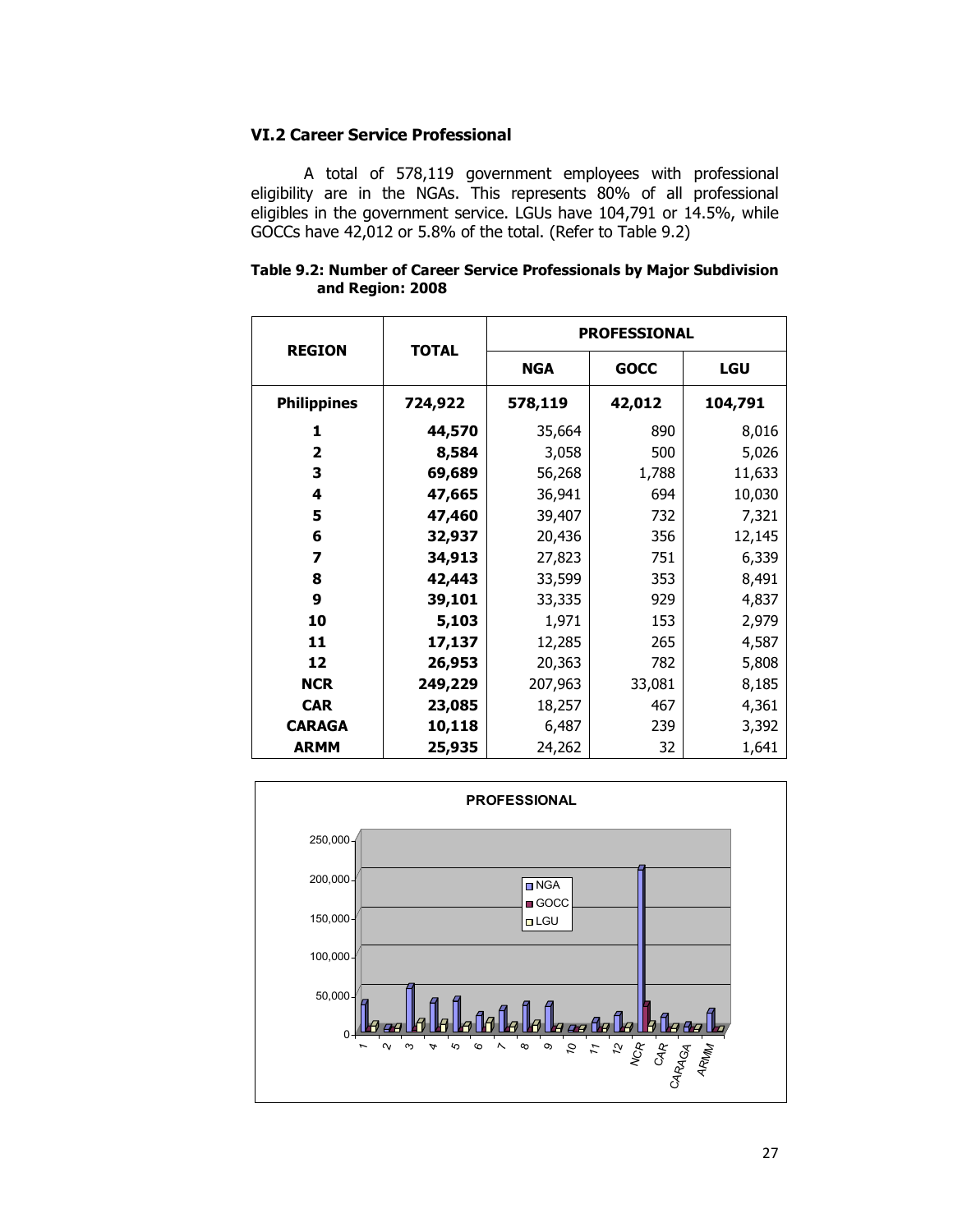### VI.3 Career Service Non-Professional/Technical

Of the 144,112 non-professional eligibles, 68,551 or 47.6% are employed by NGAs. This is followed by LGUs, which has a total of 61,944 (43%) non-profesesional/technical staff. GOCCs have only 13,617 or 9.4% of the total. (Refer to Table 9.3)

| <b>REGION</b>      |              | NON-PROFESSIONAL/ TECHNICAL |             |            |  |  |
|--------------------|--------------|-----------------------------|-------------|------------|--|--|
|                    | <b>TOTAL</b> | <b>NGA</b>                  | <b>GOCC</b> | <b>LGU</b> |  |  |
| <b>Philippines</b> | 144,112      | 68,551                      | 13,617      | 61,944     |  |  |
| 1                  | 6,400        | 1,796                       | 447         | 4,157      |  |  |
| 2                  | 5,414        | 806                         | 466         | 4,142      |  |  |
| 3                  | 12,067       | 2,507                       | 1,596       | 7,964      |  |  |
| 4                  | 7,674        | 767                         | 519         | 6,388      |  |  |
| 5                  | 5,659        | 1,492                       | 528         | 3,639      |  |  |
| 6                  | 8,204        | 1,322                       | 321         | 6,561      |  |  |
| 7                  | 5,734        | 1,235                       | 554         | 3,945      |  |  |
| 8                  | 10,385       | 5,685                       | 168         | 4,532      |  |  |
| 9                  | 5,192        | 1,672                       | 514         | 3,006      |  |  |
| 10                 | 1,392        | 392                         | 121         | 879        |  |  |
| 11                 | 3,094        | 287                         | 126         | 2,681      |  |  |
| 12                 | 5,918        | 2,137                       | 592         | 3,189      |  |  |
| <b>NCR</b>         | 49,740       | 38,067                      | 7,332       | 4,341      |  |  |
| <b>CAR</b>         | 4,765        | 1,704                       | 216         | 2,845      |  |  |
| <b>CARAGA</b>      | 2,068        | 143                         | 81          | 1,844      |  |  |
| <b>ARMM</b>        | 10,406       | 8,539                       | 36          | 1,831      |  |  |

### Table 9.3: Number of Career Service Non-Professionals by Major Subdivision and Region: 2008

![](_page_27_Figure_4.jpeg)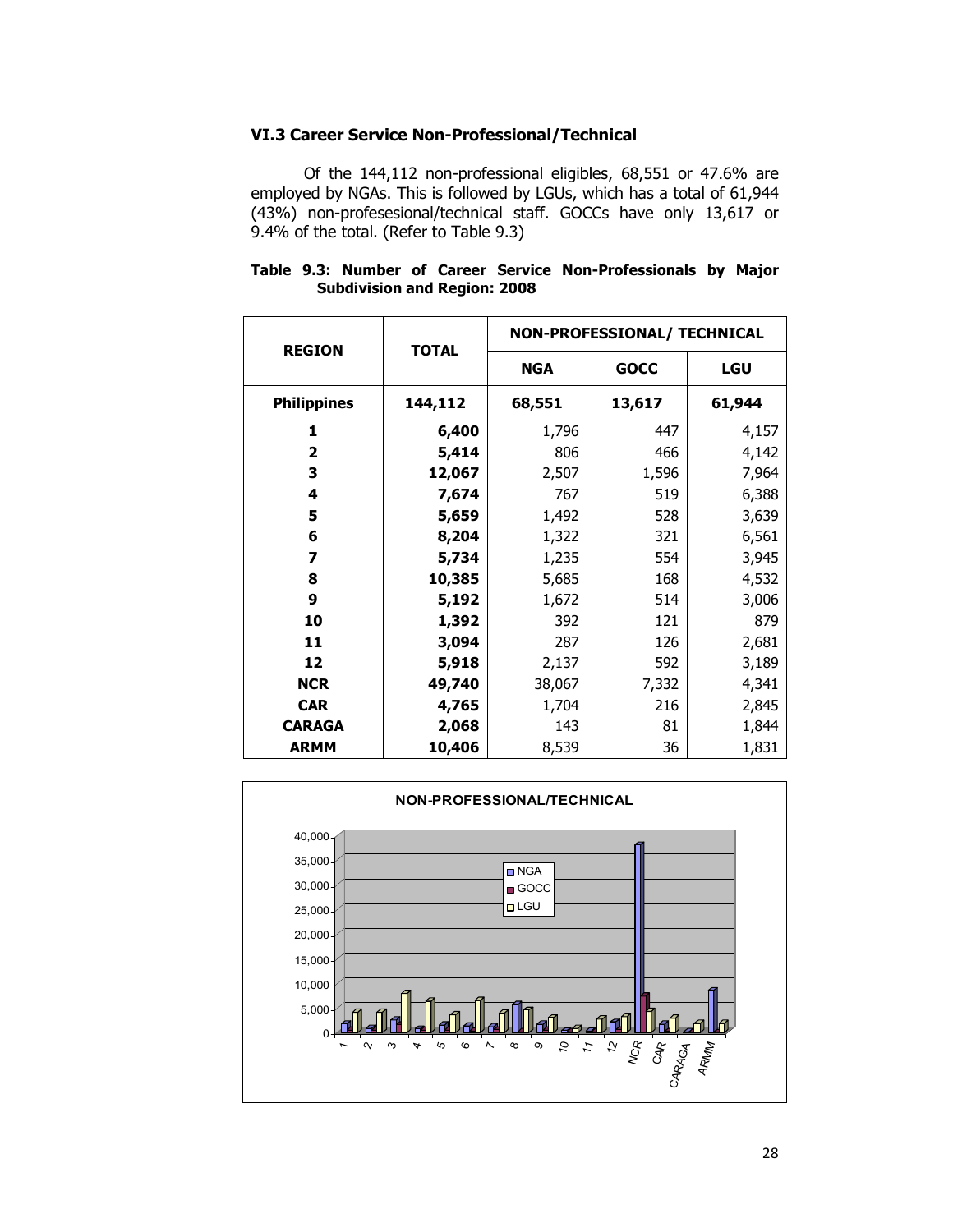# VI.4 No Eligibility

Majority of the non-eligible government employees are in the NGAs totaling 80,595 or 49.7% of non-eligible personnel, while LGUs have 68,997 or 42.6% of the total. GOCCs' non-eligible employees total 12,540 or 7.7% only. (Refer to Table 9.4)

| Table 9.4: Number of Non-Eligibles by Major Subdivision and Region: |  |  |  |  |
|---------------------------------------------------------------------|--|--|--|--|
| 2008                                                                |  |  |  |  |

|                         |              | <b>NO ELIGIBILITY</b> |             |        |  |  |
|-------------------------|--------------|-----------------------|-------------|--------|--|--|
| <b>REGION</b>           | <b>TOTAL</b> | <b>NGA</b>            | <b>GOCC</b> | LGU    |  |  |
| <b>Philippines</b>      | 162,132      | 80,595                | 12,540      | 68,997 |  |  |
| 1                       | 7,825        | 2,042                 | 283         | 5,500  |  |  |
| $\overline{\mathbf{2}}$ | 3,163        | 508                   | 128         | 2,527  |  |  |
| 3                       | 12,038       | 3,486                 | 1,632       | 6,920  |  |  |
| 4                       | 12,610       | 2,067                 | 858         | 9,685  |  |  |
| 5                       | 6,657        | 1,537                 | 370         | 4,750  |  |  |
| 6                       | 11,383       | 1,697                 | 441         | 9,245  |  |  |
| 7                       | 6,835        | 1,176                 | 700         | 4,959  |  |  |
| 8                       | 8,089        | 2,276                 | 198         | 5,615  |  |  |
| 9                       | 4,041        | 903                   | 421         | 2,717  |  |  |
| 10                      | 1,142        | 398                   | 62          | 682    |  |  |
| 11                      | 2,365        | 487                   | 149         | 1,729  |  |  |
| 12                      | 4,096        | 1,491                 | 209         | 2,396  |  |  |
| <b>NCR</b>              | 71,473       | 55,765                | 6,760       | 8,948  |  |  |
| <b>CAR</b>              | 3,575        | 1,623                 | 124         | 1,828  |  |  |
| <b>CARAGA</b>           | 1,861        | 272                   | 109         | 1,480  |  |  |
| <b>ARMM</b>             | 4,979        | 4,867                 | 96          | 16     |  |  |

![](_page_28_Figure_4.jpeg)